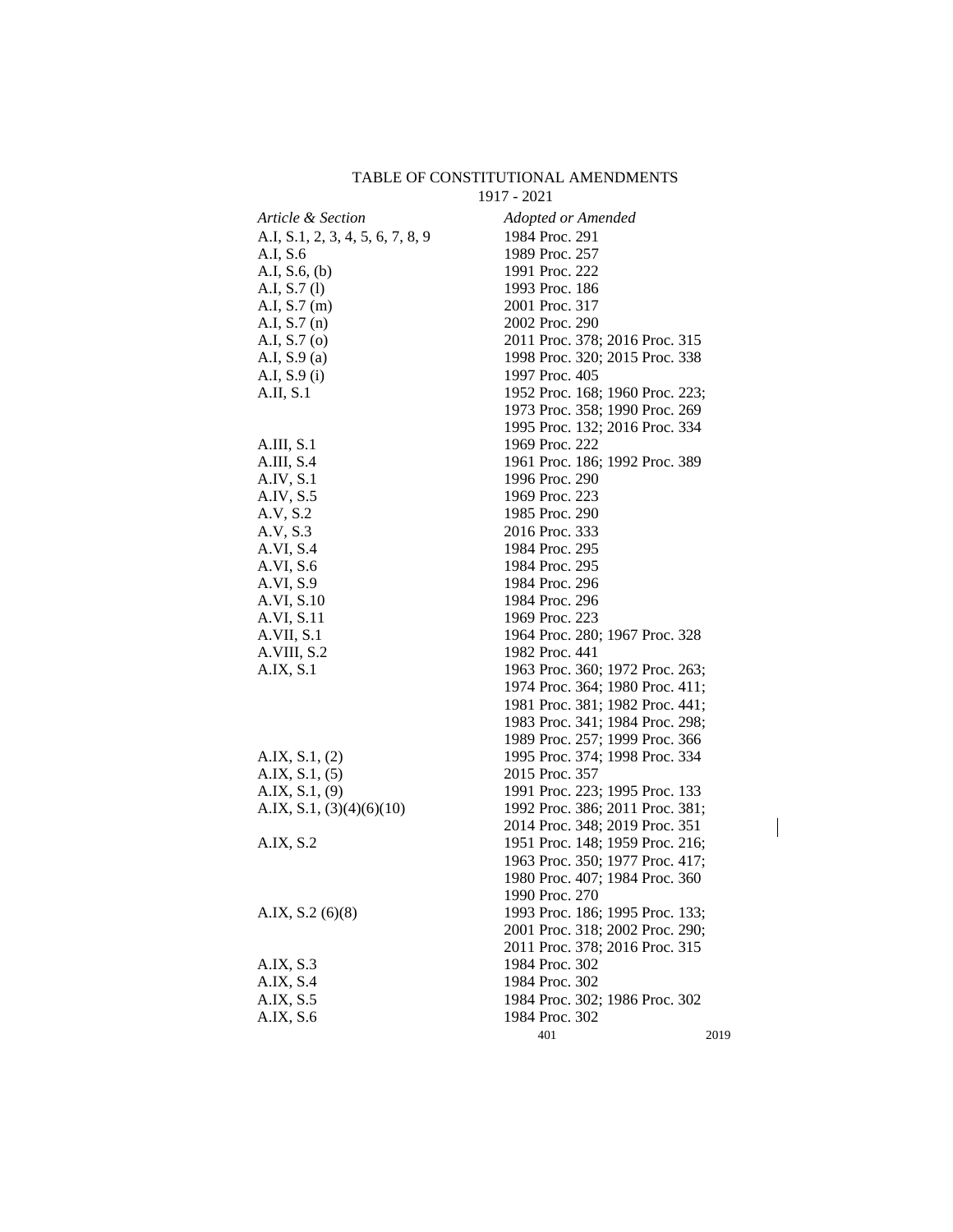|                          | <b>Digest of Masonic Law</b>                      |
|--------------------------|---------------------------------------------------|
| Article & Section        | Adopted or Amended                                |
| A.IX, S.7                | 1984 Proc. 302; 1995 Proc. 133;                   |
|                          | 1997 Proc. 402; 2010 Proc. 359;                   |
|                          | 2018 P. 326                                       |
| A.IX, S.8                | 1984 Proc. 303                                    |
| A.X, S.2                 | 1997 Proc. 403                                    |
| A.X, S.4                 | 1997 Proc. 397                                    |
| A.X, S.5                 | 1985 Proc. 291                                    |
| A.X, S.11                | 1997 Proc. 398                                    |
| A.X, S.13                | 1950 Proc. 207; 1986 Proc. 302;                   |
|                          | 2009 Proc. 351; 2018 P. 345                       |
| A.X, S.14                | 1995 Proc. 380; 2009 Proc. 352                    |
| A.X, S.15                | 1978 Proc. 304                                    |
| A.X, S.15, P.2           | 1997 Proc. 401                                    |
| A.X, S.15 (a)            | 2001 Proc. 314; 2005 Proc. 294                    |
| A.X, S.15(b)             | 2001 Proc. 314; 2004 Proc. 263                    |
| A.X, S.17                | 1958 Proc. 139; 1969 Proc. 331                    |
| A.X, S.19                | 1978 Proc. 304                                    |
| A.X, S.23                | 1969 Proc. 223                                    |
| A.X, S.25                | 1967 Proc. 328; 2015 Proc. 340                    |
| A.X, S.26                | 1969 Proc. 224                                    |
| A.XI, S.1                | 1978 Proc. 303; 1993 Proc. 184;                   |
|                          | 2009 Proc. 362                                    |
| A.XII, S.1               | 1950 Proc. 199; 1980 Proc. 408;                   |
|                          | 1985 Proc. 291                                    |
| A.XII, S.2               | 1950 Proc. 199; 1985 Proc. 292;                   |
|                          | 2014 Proc. 366                                    |
| A.XII, S.3               | 1950 Proc. 199; 1985 Proc. 292;                   |
|                          | 2011 Proc. 381                                    |
| A.XII, S.4               | 1950 Proc. 199; 1961 Proc. 186                    |
| A.XII, S.5               | 1950 Proc. 199                                    |
| A.XIII, S.1              | 1954 Proc. 121, 132                               |
| A.XIII, $S.2(g)$         | 1954 Proc. 121, 132; 1992 Proc. 388               |
| A.XIII, S.3              | 1954 Proc. 121, 132                               |
| A.XIV, S.1               | 1963 Proc. 391; 1985 Proc. 292                    |
| A.XIV, S.2               | 1963 Proc. 391; 1979 Proc. 332;                   |
|                          | 1985 Proc. 292                                    |
| A.XIV, S.3               | 1978 Proc. 307; 1985 Proc. 292;                   |
|                          | 1990 Proc. 271; 2021 Proc.                        |
| A.XIV, S.4<br>A.XIV, S.5 | 1963 Proc. 391<br>1963 Proc. 391; 1974 Proc. 353; |
|                          | 1976 Proc. 331                                    |
| A.XIV, S.6               | 1982 Proc. 440; 1985 Proc. 292                    |
| A.XIV, S.7               | 1963 Proc. 391; 1985 Proc. 292                    |
| A.XIV, S.8               | 1984 Proc. 304; 1985 Proc. 292;                   |
| (b)(c)(d)(e)(f)          | 1995 Proc. 376; 1998 Proc. 334;                   |
|                          | 1999 Proc. 367                                    |
| A.XIV, S.9               | 1985 Proc. 292; 1986 Proc. 278;                   |
|                          | 2021 Proc.                                        |
| 2021                     | 401a                                              |
|                          |                                                   |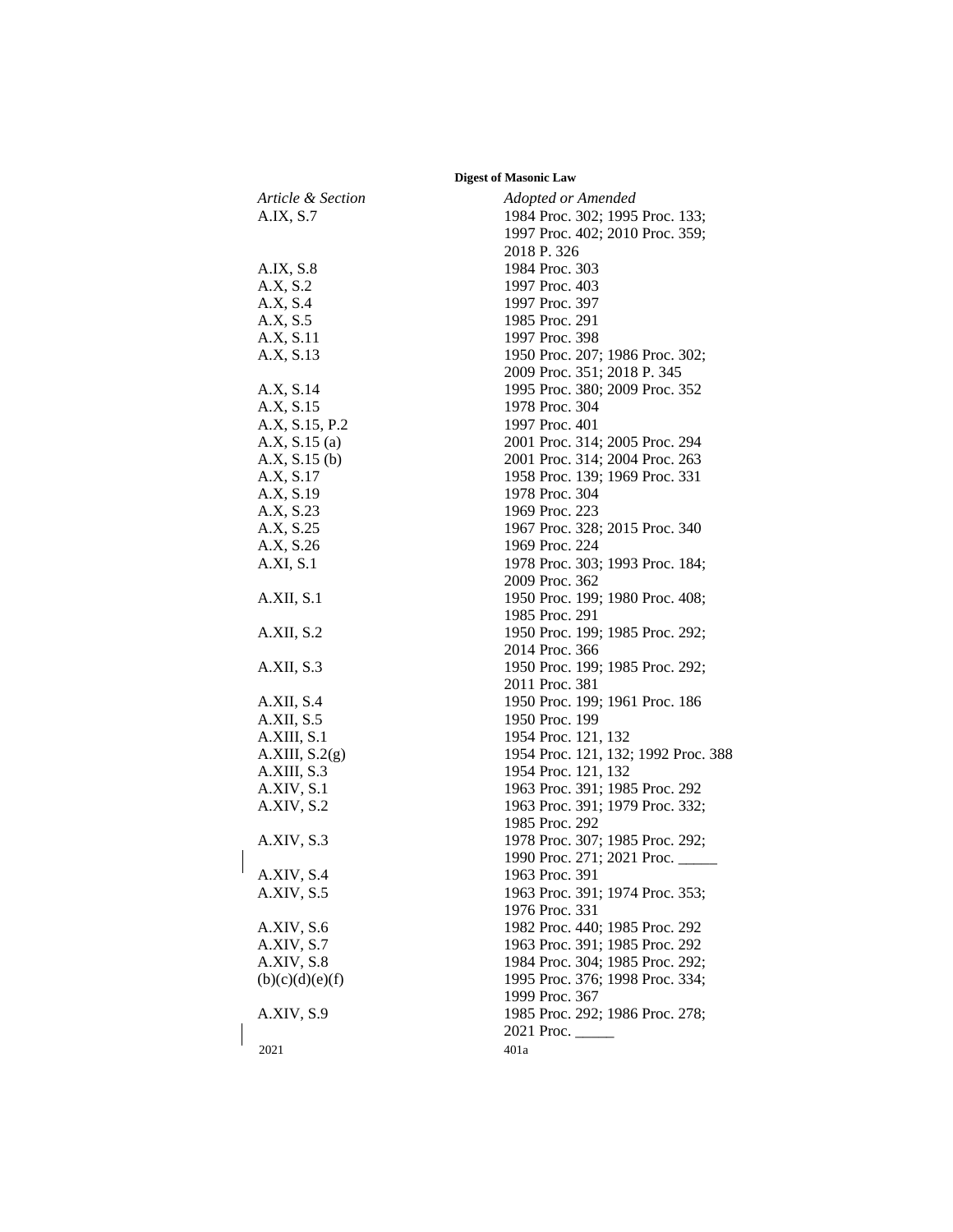| Article & Section  | Adopted or Amended                 |
|--------------------|------------------------------------|
| <b>A.XIV, S.10</b> | 1987 Proc. 304; 1989 Proc. 258     |
| <b>A.XIV, S.11</b> | 1993 Proc. 185                     |
| A.XV, S.1          | 1963 Proc. 391                     |
| A.XV, S.2          | 1968 Proc. 343; 1982 Proc. 441;    |
|                    | 1978 Proc. 305; 1986 Proc. 303     |
|                    | 1989 Proc. 258; 1995 Proc. 91, 371 |
|                    | 1997 Proc. 394; 2001 Proc. 316;    |
|                    | 2009 Proc. 348; 2019 Proc. 331     |
| A.XV, S.3          | 1968 Proc. 343; 1978 Proc. 306;    |
|                    | 2019 Proc. 331                     |
| A.XV, S.4          | 1968 Proc. 343; 1995 Proc. 92, 373 |
| A.XV, S.5          | 1968 Proc. 343                     |
|                    |                                    |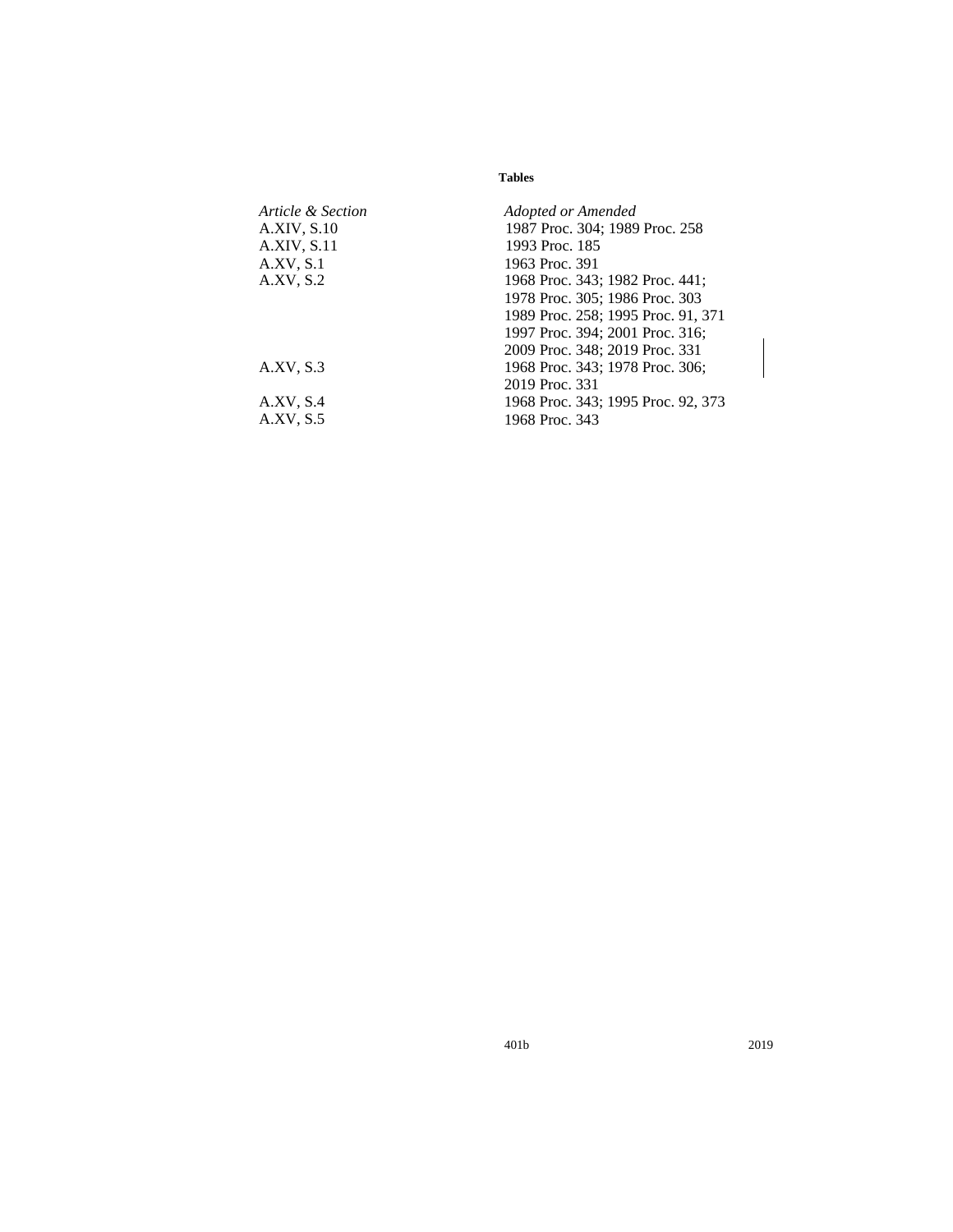**This page intentionally left blank.**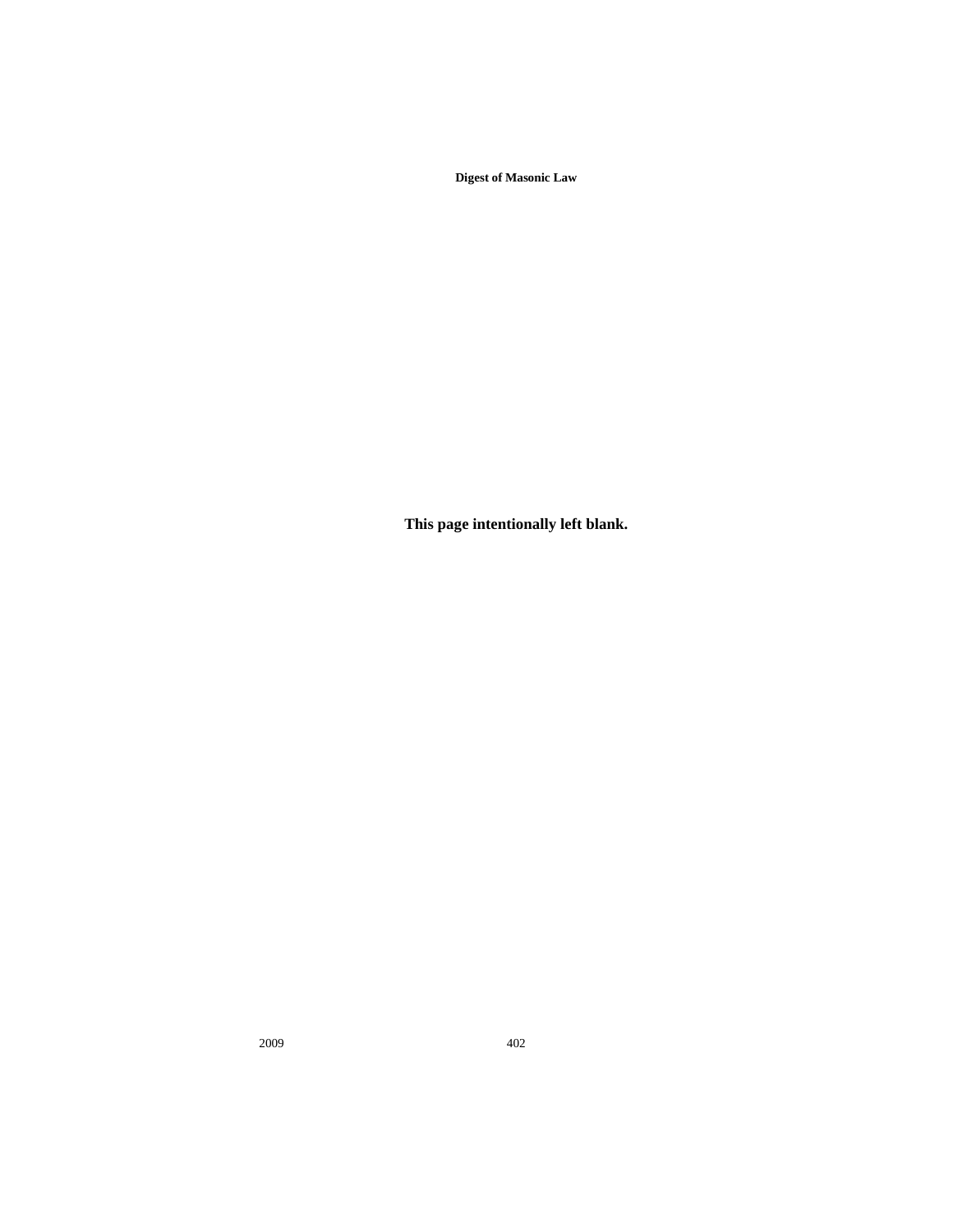### **TABLE OF "EXCERPTS" OF CONSTITUTIONAL PROVISIONS USED FOR REFERENCE PURPOSES IN THE CHAPTERS OF REGULATIONS**

|                  |        |                | ARTICLE          | PAGE   | CHAPTER |
|------------------|--------|----------------|------------------|--------|---------|
| <b>ARTICLE</b>   | PAGE   | <b>CHAPTER</b> |                  |        |         |
|                  |        |                | Art. VI, S. 5    | 119    | 6       |
| Art. I, S. 1     | 098    | 2              | Art. VI, S. 5    | 109    | 5       |
| Art. I, S. 2     | 100    | $\overline{4}$ | Art. VI, S. 6    | 112(a) | 6       |
| Art. I, S. 9     | 152    | 13             | Art. VI, S. 7    | 120    | 7       |
| Art. II, S. 1    | 131    | 11             | Art. VI, S. 7    | 110    | 5       |
| Art. II, S. 1    | 128    | 10             | Art. VI, S. 8    | 120    | 7       |
| Art. II, S. 1    | 104    | 5              | Art. VI, S. 8    | 110    | 5       |
| Art. II, S. 2    | 099    | 3              | Art. VI, S. 9    | 121    | 8       |
| Art. II, S. 3    | 099    | 3              | Art. VI, S. 10   | 122    | 9       |
| Art. II, $S.4$   | 113    | 6              | Art. VI, S. 11   | 128    | 10      |
| Art. III, $S.1$  | 105    | 5              | Art. VI, S. 12   | 131    | 11      |
| Art. III, $S. 2$ | 105    | 5              | Art. VI, S. 13   | 110    | 5       |
| Art. III, $S.3$  | 105    | 5              | Art. VII, S. 1   | 309    | 42      |
| Art. III, $S.4$  | 105    | 5              | Art. VII, S. 1   | 180    | 18      |
| Art. III, S. 5   | 105    | 5              | Art. VII, S. 2   | 309    | 42      |
| Art. III, $S. 6$ | 108    | 5              | Art. VIII, S. 1  | 309    | 42      |
| Art. III, S. 7   | 109    | 5              | Art. VIII, S. 2  | 248    | 30      |
| Art. IV, S. 1    | 132    | 12             | Art. VIII, S. 2  | 152c   | 14      |
| Art. IV, S. 2    | 132    | 12             | Art. VIII, S. 3  | 152c   | 14      |
| Art. IV, S. 3    | 132    | 12             | Art. IX, S. 1    | 137    | 13      |
| Art. IV, S. 4    | 111    | 5              | Art. IX, S. 1(3) | 351    | 48      |
| Art. IV, S. 5    | 147    | 13             | Art. IX, S. 2    | 138b   | 13      |
| Art. V, S. 1     | 100    | 4              | Art. IX, S. 3    | 140    | 13      |
| Art. V, S. 2     | 111(b) | 5              | Art. IX, S. 4    | 152    | 13      |
| Art. V, S. 2     | 101    | $\overline{4}$ | Art. IX, S. 4    | 140    | 13      |
| Art. V, S. 3     | 332p   | 44             | Art. IX, S. 5    | 152a   | 13      |
| Art. V, S. 4     | 200    | 24             | Art. IX, S. 5    | 140a   | 13      |
| Art. V, S. 4     | 309    | 42             | Art. IX, S. 6    | 140a   | 13      |
| Art. V, S. 4     | 101    | 4              | Art. IX, S. 7    | 152    | 13      |
| Art. V, S. 4     | 175    | 17             | Art. IX, S. 7    | 140a   | 13      |
| Art. V, S. 5     | 314    | 43             | Art. IX, S. 8    | 140a   | 13      |
| Art. V, S. 5     | 175    | 17             | Art. X, S. 1     | 179    | 18      |
| Art. V, S. 5     | 102    | $\overline{4}$ | Art. X, S. 2     | 199    | 23      |
| Art. V, S. 6     | 152c   | 14             | Art. X, S. 2     | 183    | 19      |
| Art. V, S. 6     | 102    | 4              | Art. X, S. 3     | 217    | 25      |
| Art. VI, S. 2    | 112    | 6              | Art. X, S. 4     | 186    | 19      |
| Art. VI, S. 3    | 112    | 6              | Art. X, S. 4     | 183    | 19      |
| Art. VI, S. 4    | 115    | 6              | Art. X, S. 5     | 186    | 19      |
| Art. VI, S. 4    | 112    | 6              |                  |        |         |
|                  |        |                |                  |        |         |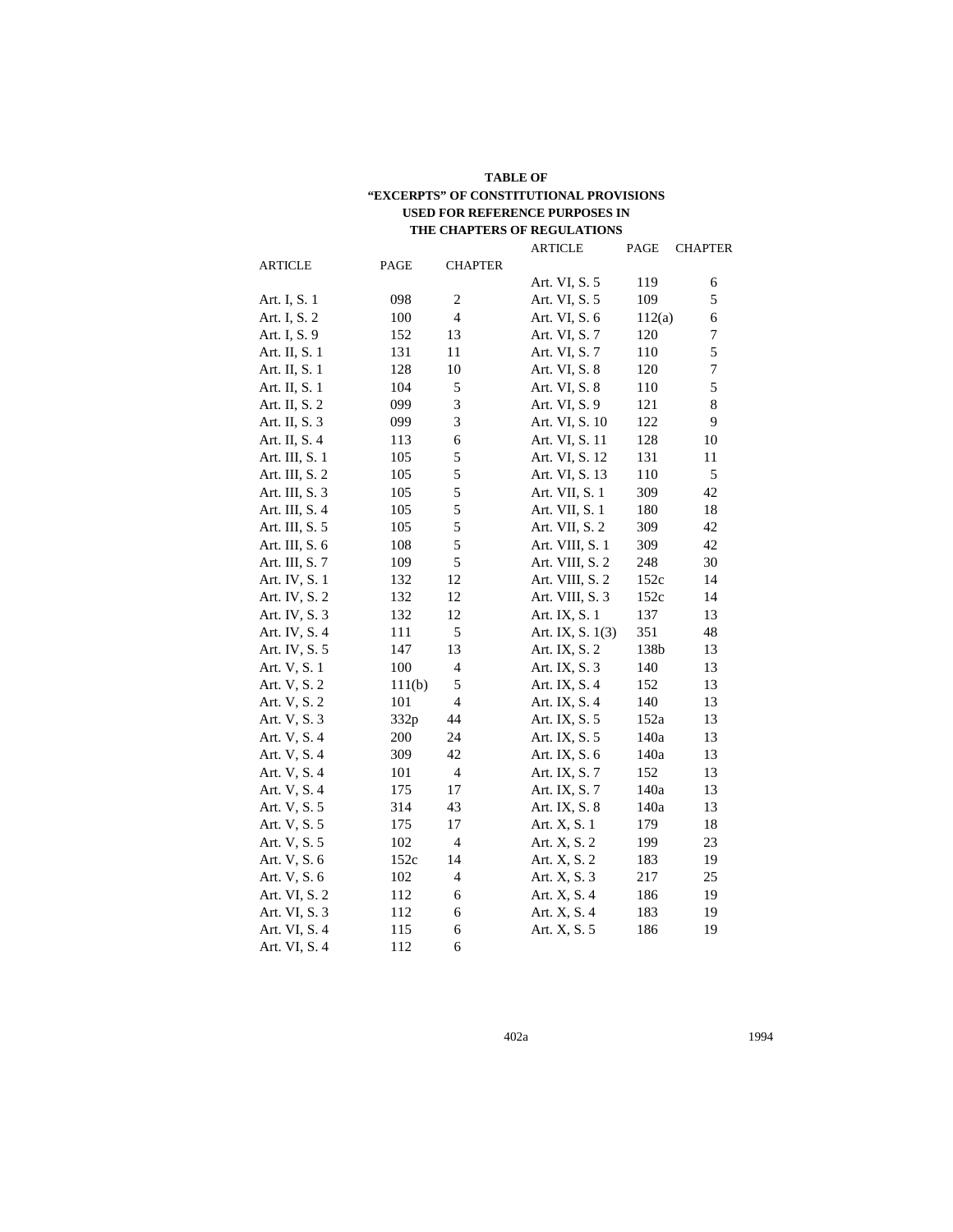# **Table of Excerpts**

| ARTICLE          | PAGE | <b>CHAPTER</b> | ARTICLE         | PAGECHAPTER |    |
|------------------|------|----------------|-----------------|-------------|----|
| Art. X, S. 5     | 177  | 17             | Art. XIII, S. 2 | 078         | 1  |
| Art. X, S. 6     | 190  | 20             | Art. XIII, S. 2 | 117         | 6  |
| Art. X, S. 7     | 246a | 29             | Art. XIII, S. 2 | 251         | 31 |
| Art. X, S. 7     | 152  | 13             | Art. XIII, S. 3 | 079         | 1  |
| Art. X, S. 8     | 195  | 22             | Art. XIV, S. 1  | 155         | 14 |
| Art. X, S. 8     | 194  | 21             | Art. XIV, S. 2  | 155         | 14 |
| Art. X, S. 8     | 190  | 20             | Art. XIV, S. 3  | 156         | 14 |
| Art. X, S. 9     | 185  | 19             | Art. XIV, S. 4  | 156         | 14 |
| Art. X, S. 10    | 200  | 24             | Art. XIV, S. 5  | 156a        | 14 |
| Art. X, S. 11    | 186  | 19             | Art. XIV, S. 5  | 152a        | 13 |
| Art. X, S. 12    | 217  | 25             | Art. XIV, S. 6  | 156b        | 14 |
| Art. X, S. 13    | 260  | 32             | Art. XIV, S. 7  | 156b        | 14 |
| Art. X, S. 13    | 234f | 26             | Art. XIV, S. 8  | 156b        | 14 |
| Art. X, S. 14    | 277  | 37             | Art. XIV, S. 9  | 157         | 14 |
| Art. X, S. 14    | 262  | 33             | Art. XV, S. 1   | 283         | 38 |
| Art. X, S. 15(a) | 228  | 26             | Art. XV, S. 2   | 283         | 38 |
| Art. X, S. 15(a) | 305  | 41             | Art. XV, S. 3   | 283         | 38 |
| Art. X, S. 15(b) | 228a | 26             | Art. XV, S. 4   | 284         | 38 |
| Art. X, S. 16    | 269  | 35             | Art. XV, S. 5   | 284         | 38 |
| Art. X, S. 17    | 253  | 31             |                 |             |    |
| Art. X, S. 17    | 179  | 18             |                 |             |    |
| Art. X, S. 18    | 238  | 27             |                 |             |    |
| Art. X, S. 19    | 317  | 44             |                 |             |    |
| Art. X, S. 20    | 239  | 27             |                 |             |    |
| Art. X, S. 21    | 301  | 41             |                 |             |    |
| Art. X, S. 22    | 248  | 30             |                 |             |    |
| Art. X, S. 22    | 177  | 17             |                 |             |    |
| Art. X, S. 23    | 291  | 38             |                 |             |    |
| Art. X, S. 23    | 224  | 25             |                 |             |    |
| Art. X, S. 24    | 266  | 34             |                 |             |    |
| Art. X, S. 25    | 192  | 20             |                 |             |    |
| Art. X, S. 26    | 236  | 26             |                 |             |    |
| Art. X, S. 27    | 292  | 38             |                 |             |    |
| Art. X, S. 28    | 246a | 29             |                 |             |    |
| Art. X, S. 29    | 218  | 25             |                 |             |    |
| Art. X, S. 30    | 332d | 44             |                 |             |    |
| Art. X, S. 31    | 221  | 25             |                 |             |    |
| Art. XII, S. 2   | 352  | 48             |                 |             |    |
| Art. XII, S. 4   | 352  | 48             |                 |             |    |
| Art. XII, S. 5   | 352  | 48             |                 |             |    |
| Art. XIII, S. 1  | 077  | 1              |                 |             |    |
| Art. XIII, S. 2  | 257  | 31             |                 |             |    |
| Art. XIII, S. 2  | 291  | 38             |                 |             |    |
| Art. XIII, S. 2  | 299  | 40             |                 |             |    |

2016 402b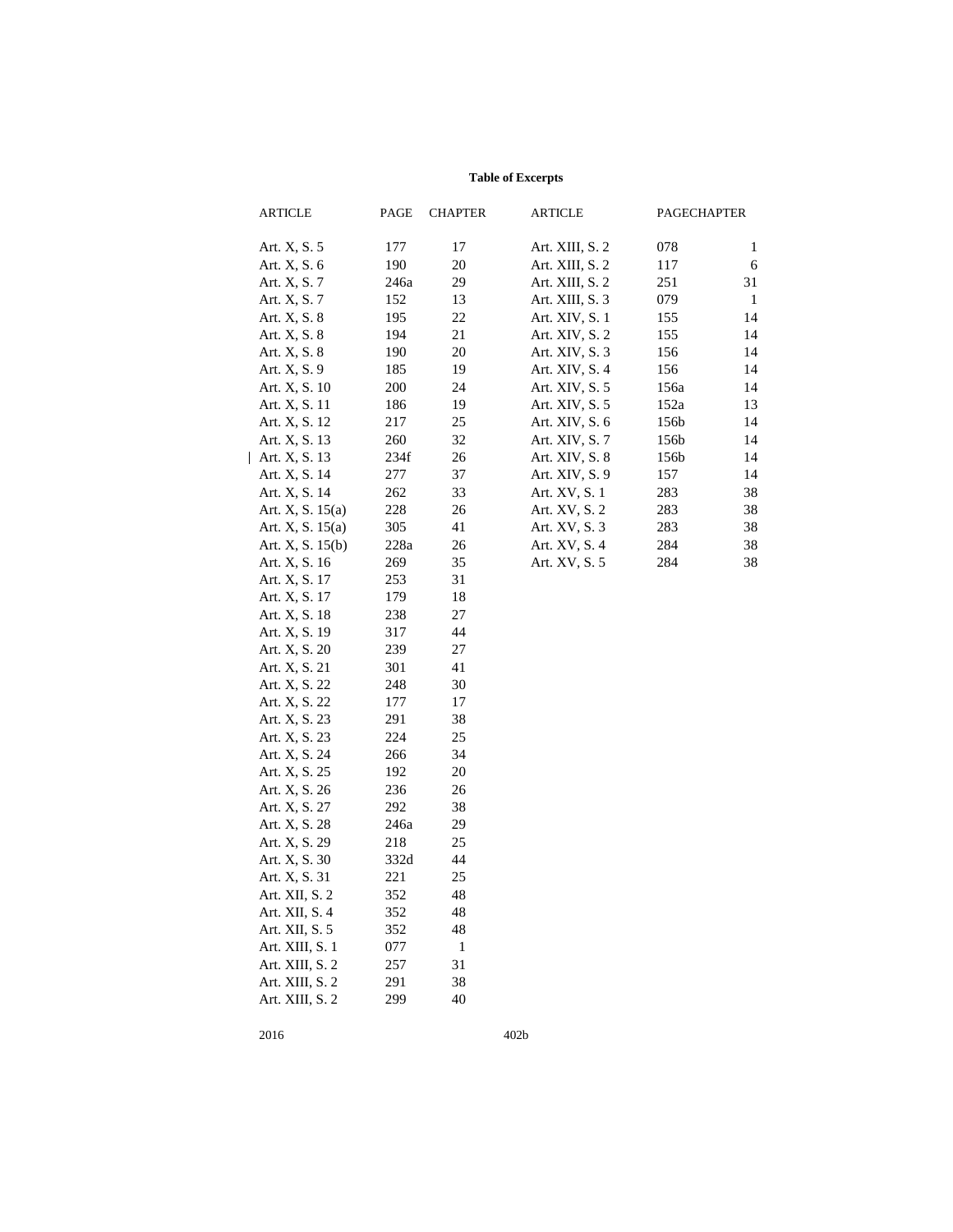## TABLE OF NUMBERED REGULATIONS

This table gives the number of the Regulations in this Digest, the corresponding number in both the 1947 Digest and 1969 Digest, the year and page number of the Proceedings affecting the Regulation, and a record of Regulations appearing more than one time in this Digest.

| 1976     | 1947           |                           | 1969   |         |
|----------|----------------|---------------------------|--------|---------|
| Digest   | Digest         | Adopted or Amended        | Digest | Same As |
| 1.01     | 146            | 1954 P. 133;              |        |         |
|          |                | 1985 P. 297               | 1.01   |         |
| 1.02     | 131            |                           | 1.02   |         |
| 1.03     | 132            |                           | 1.03   |         |
| 1.04     | 133            |                           | 1.04   |         |
| 1.05     | 165            |                           | 1.05   |         |
| 1.06     | 251            |                           | 1.06   | 26.13   |
| $1.07\,$ | 368            |                           | 1.07   |         |
| 1.08     | 369            |                           | 1.08   |         |
| 1.90     | 413            |                           | 1.09   |         |
| 1.10     | 422            |                           | 1.10   |         |
| 1.11     | 135            |                           | 1.11   |         |
| 3.01     | 6              |                           | 3.01   |         |
| 4.01     | $\mathbf{1}$   |                           | 4.01   |         |
| 4.02     | $\overline{c}$ | 1979 P. 325; 1984 P. 410  | 4.02   |         |
| 4.03     | 3              | 1979 P. 325               | 4.03   |         |
| 4.04     | $\overline{4}$ |                           | 4.04   |         |
| 4.05     | 89             |                           | 4.05   | 6.03,   |
|          |                |                           |        | 25.46   |
| 4.06     | 393            | 1965 P. 225               | 4.06   |         |
| 4.07     |                | 2001 P. 332               |        |         |
| 4.08     | 122A           |                           | 4.09   |         |
| 4.08     | 134            |                           | 4.10   |         |
| 4.09     | 394            |                           | 4.11   |         |
| 4.10     |                | 1957 P. 177               | 4.111  | 4.112   |
| 4.11     |                | 1961 P. 165; 1962 P. 243  | 4.112  |         |
| 4.12     | 144            |                           |        |         |
| 4.13     |                | 1983 P. 427; 1986 P. 306; |        |         |
|          |                | 1987 P. 307; 1988 P. 290  |        |         |
| 4.14     |                | 1983 P. 367               |        |         |
| 5.01     | 18             | 1974 P. 361               | 5.01   | 10.09,  |
|          |                | 1982 P. 435               |        | 11.01   |
| 5.02     | 58             | 1974 P. 357; 1977 P. 417; | 5.02   |         |
|          |                | 1983 P. 342               |        |         |
| 5.03     | 9              | 1995 P. 384               | 5.03   |         |
| 5.04     | 129            | 2002 P. 296               | 5.04   | 38.12   |

403 2002

 $\overline{1}$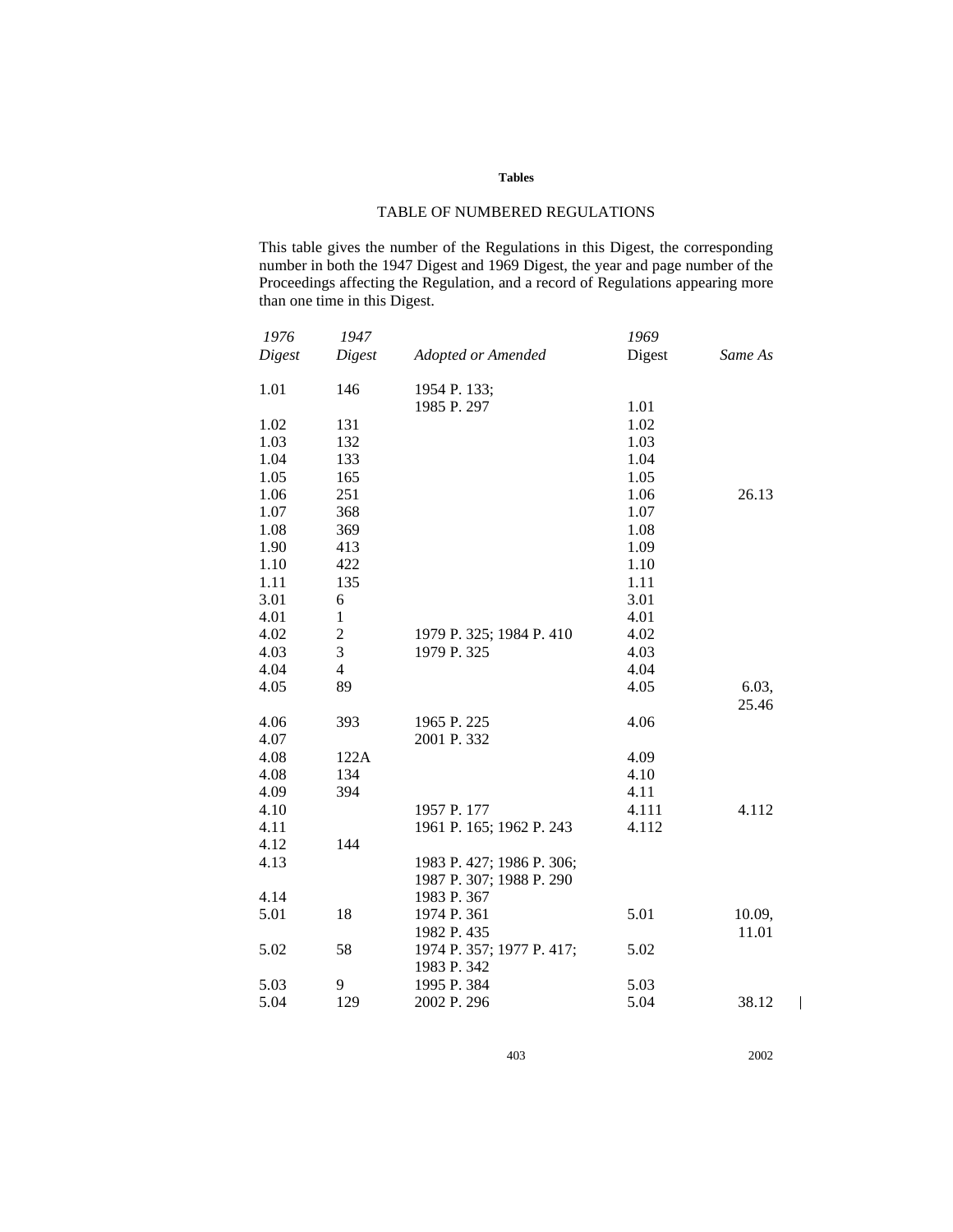|                 | <b>Digest of Masonic Law</b> |                                          |        |         |  |  |
|-----------------|------------------------------|------------------------------------------|--------|---------|--|--|
| 1976            | 1947                         |                                          | 1969   |         |  |  |
| Digest          | Digest                       | Adopted or Amended                       | Digest | Same As |  |  |
| 5.05            | 7                            |                                          | 5.05   |         |  |  |
| 5.06            | 13                           | Repealed 1984 P.410                      | 5.06   |         |  |  |
| 5.07            | 22                           |                                          | 5.07   |         |  |  |
| 5.08            | 142                          |                                          | 5.08   | 19.16   |  |  |
| 5.09            | 143                          | 1979 P. 331; 1982 P. 437;<br>1983 P. 344 | 5.09   | 19.22   |  |  |
| 5.10            | 5                            |                                          | 5.10   |         |  |  |
| 6.01            | 16                           | 1980 P.416                               | 6.01   | 13.02   |  |  |
| 6.02            | 15                           |                                          | 6.12   |         |  |  |
| 6.03            | 89                           |                                          | 6.13   | 4.05,   |  |  |
|                 |                              |                                          |        | 25.46   |  |  |
| 6.04            | 100                          |                                          | 6.14   | 17.02   |  |  |
| 6.05            | 52                           |                                          | 6.15   |         |  |  |
| 6.06            | 11                           |                                          | 6.16   |         |  |  |
| 6.07            | 10                           |                                          | 6.17   |         |  |  |
| 6.08            | 12                           |                                          | 6.18   |         |  |  |
| 6.09            | 71                           |                                          | 6.19   | 38.19   |  |  |
| 6.10            | 72                           |                                          | 6.20   |         |  |  |
| 6.11            | 73                           |                                          | 6.21   |         |  |  |
| 6.12            | 74                           |                                          | 6.22   |         |  |  |
| 6.13            | 76                           |                                          | 6.23   | 19.04   |  |  |
| 6.14            | 77                           |                                          | 6.24   | 19.09   |  |  |
| 7.01            |                              | 1972 P. 394; 1980 P. 41                  | 12.061 |         |  |  |
| 7.02            |                              | 1983 P. 367                              |        |         |  |  |
| 8.01            | 33                           |                                          | 8.01   |         |  |  |
| 9.01            | 31                           |                                          | 9.01   |         |  |  |
| 9.02            | 32                           |                                          | 9.02   |         |  |  |
| 9.03            | 28                           | 1972 P. 286                              | 9.03   |         |  |  |
| 9.04            | 61                           | 1985 P. 297                              | 9.04   | 12.09   |  |  |
| 9.05            |                              | 1961 P. 158; 2009 P. 360                 | 9.051  |         |  |  |
| 9.06            | 63                           |                                          | 9.06   | 12.10   |  |  |
| 9.07            | 27                           |                                          | 9.07   |         |  |  |
| 9.08            | 25                           |                                          | 9.08   |         |  |  |
| 9.09            | 30                           |                                          | 9.09   |         |  |  |
| 9.10            | 91                           | 1985 P. 297                              | 9.10   |         |  |  |
| 9.11            | 29                           | 1969 P. 230                              | 9.11   |         |  |  |
| 9.12            | 26                           |                                          | 9.12   |         |  |  |
| 9.13            | 348                          |                                          | 9.13   | 41.21,  |  |  |
|                 |                              |                                          |        | 43.06   |  |  |
| 9.14<br>9.14(1) | 164                          | 1971 P. 294; 2018 P. 332<br>1991 P. 231  | 9.13   | 22.05   |  |  |
| 9.15            |                              | 1980 P. 412                              |        |         |  |  |
| 10.01           | 79                           |                                          | 10.01  |         |  |  |
| 10.02           | 21                           |                                          | 10.02  |         |  |  |

2018 404

 $\overline{\mathbf{a}}$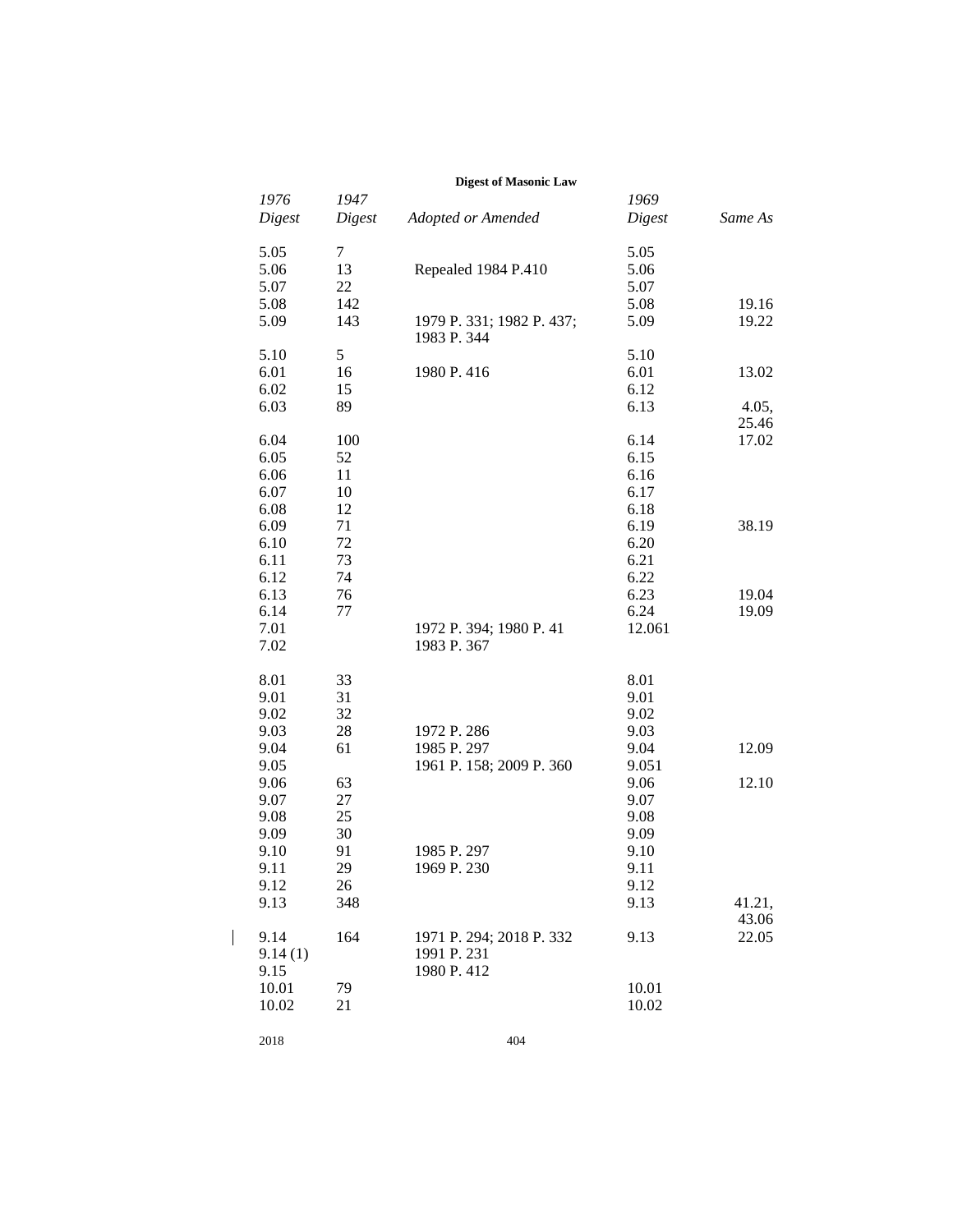| 1976<br>Digest                            | 1947<br>Digest       | Adopted or Amended                                                                                                                       | 1969<br>Digest                            | Same As        |
|-------------------------------------------|----------------------|------------------------------------------------------------------------------------------------------------------------------------------|-------------------------------------------|----------------|
| 10.03<br>10.04<br>10.05<br>10.06<br>10.07 | 20<br>24<br>25<br>19 | 1984 P. 322<br>1952 P. 164                                                                                                               | 10.03<br>10.04<br>10.05<br>10.06<br>10.07 |                |
| 10.08<br>10.09                            |                      | 1973 P. 351<br>1974 P. 361;<br>1982 P. 435                                                                                               | 10.08                                     | 5.01,<br>11.01 |
| 10.10                                     | 41A                  | 1954 P. 138; 1974 P. 362;<br>1982 P. 435; 1983 P. 359;<br>1989 P. 276; 1993 P. 429;<br>1995 P. 134; 2008 P. 316;<br>2016 P. 334; 2021 P. | 11.02                                     |                |
| 10.11<br>10.12                            |                      | 1980 P. 406; P. 334<br>1980 P. 407; 1995 P. 134;<br>2000 P. 369; 2013 P. 356;<br>2016 P. 334                                             |                                           | $\mathsf{l}$   |
| 11.01                                     |                      | 1974 P. 361;<br>1982 P.435                                                                                                               |                                           | 5.01,<br>10.09 |
| 11.02<br>11.03                            | 35                   | 1989 P. 274                                                                                                                              | 11.01                                     |                |
| 12.01                                     | 57                   |                                                                                                                                          | 12.01                                     |                |
| 12.02                                     | 49                   |                                                                                                                                          | 12.02                                     |                |
| 12.03                                     | 50                   |                                                                                                                                          | 12.03                                     |                |
| 12.04                                     | 48                   | Repealed 1985                                                                                                                            | 12.04                                     |                |
| 12.05                                     | 66                   | 1985 P. 298                                                                                                                              | 12.05                                     |                |
| 12.06                                     | 67                   |                                                                                                                                          | 12.06                                     |                |
| 12.07                                     | 59                   |                                                                                                                                          | 12.07                                     |                |
| 12.08                                     | 60                   |                                                                                                                                          | 12.08                                     |                |
| 12.09                                     | 61                   | 1985 P. 298                                                                                                                              | 12.09                                     |                |
| 12.10                                     | 63                   |                                                                                                                                          | 12.11                                     | 9.06           |
| 12.11                                     |                      | 1956 P. 211                                                                                                                              | 12.111                                    |                |
| 12.12                                     |                      | 1969 P. 213; 1972 P. 282;<br>1989 P. 278                                                                                                 | 12.112                                    | 13.22          |
| 12.13                                     | 138                  |                                                                                                                                          | 12.12                                     | 25.39          |
| 12.14                                     | 131                  | 1953 P. 134                                                                                                                              | 12.13                                     |                |
| 12.15                                     |                      | 1984 P. 406; 1993 P. 185                                                                                                                 |                                           |                |
| 13.01                                     |                      | 1965 P. 196, 203;<br>1980 P. 417; 1985 P. 332                                                                                            | 13.162                                    |                |
| 13.02                                     | 16                   | 2015 Proc. 357<br>1972 P. 274; 1980 P. 416;<br>1989 P. 257, 272;                                                                         | 6.01                                      |                |
| 13.03                                     |                      | 1954 P. 143; 1989 P. 257,<br>272                                                                                                         | 13.06                                     |                |
| 13.04                                     |                      | 1961 P. 158; 1972 P. 275;<br>1985 P. 298; 1991 P. 236;                                                                                   |                                           |                |
| 13.05                                     | 480A                 | 2021 P.<br>1954 P. 133; 1956 P. 208;<br>1958 P. 156; 1978 P. 301                                                                         | 24.04                                     | 24.04          |
|                                           |                      | 405                                                                                                                                      |                                           | 2021           |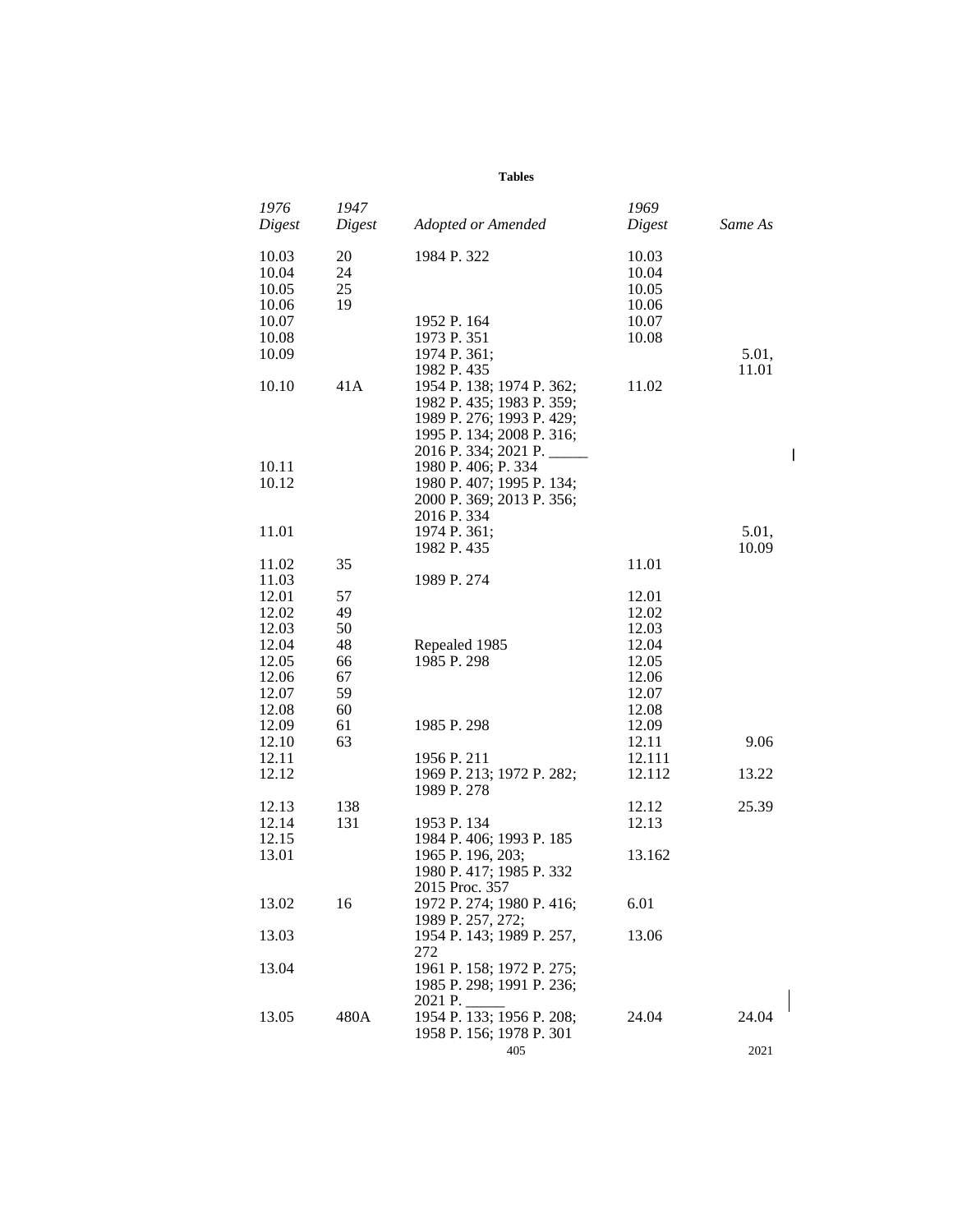|              | 1976     | 1947   |                           | 1969   |          |
|--------------|----------|--------|---------------------------|--------|----------|
|              | Digest   | Digest | Adopted or Amended        | Digest | Same As  |
|              | 13.06    |        | 1972 P. 275               |        |          |
|              | 13.07    |        | 1972 P. 276               |        |          |
|              | 13.08    |        | 1972 P. 276; 1985 P. 298  |        |          |
|              | 13.09    |        | 1972 P. 276; 1985 P. 299  |        |          |
|              | 13.10    | 42     | 1958 P. 179;              | 13.07  |          |
|              |          |        | 1972 P. 277               | 13.073 | 13.074   |
|              |          |        | 1987 P. 298               |        |          |
|              | 13.11    |        | 1959 P. 168; 1974 P. 361; | 37.16  | 37.16    |
|              |          |        | 1979 P. 338; 1989 P. 273  |        |          |
|              | 13.11(g) |        | 2003 P. 321               |        | 37.16(g) |
|              | 13.12    |        | 1959 P. 169               | 37.17  |          |
|              | 13.13    |        | 1959 P. 124; 1961 P. 184; | 13.111 |          |
|              |          |        | 1982 P. 433; 1990 P. 272  |        |          |
|              | 13.13(a) |        | 1991 P. 232               |        |          |
|              | 13.13.1  |        | 1991 P. 232               |        |          |
|              | 13.14    | 39     |                           | 13.04  |          |
|              | 13.15    |        | 1972 P. 280               |        |          |
|              | 13.16    |        | 1972 P. 280               |        |          |
|              | 13.17    |        | 1972 P. 280               |        |          |
|              | 13.18    | 34     | 1965 P. 196, 202          | 13.09  |          |
|              |          |        | 1972 P. 281; 1973 P. 353  |        |          |
|              | 13.19    |        | 1956 P. 210; 1969 P. 228; |        |          |
|              |          |        | 1972 P. 281; 1979 P. 326  |        |          |
|              |          |        | 1980 P. 422; 1995 P. 135; |        |          |
|              |          |        | 1998 P. 333               |        |          |
|              | 13.20    |        | 1972 P. 281               |        |          |
|              | 13.21    |        | 1972 P. 281               |        |          |
|              | 13.21.1  |        | 1993 P. 187               |        |          |
|              | 13.21.2  |        | 2001 P. 318               |        |          |
|              | 13.21.3  |        | 2002 P. 290; 2013 P. 384  |        |          |
|              | 13.21.4  |        | 2011 P. 378; 2016 P. 315  |        |          |
|              | 13.22    |        | 1969 P. 213, 314,         |        | 12.12    |
|              |          |        | 1972 P. 282               |        |          |
|              | 13.23    | 38     | 1972 P. 282               | 13.17  |          |
|              | 13.24    | 44     |                           | 13.18  |          |
|              | 13.25    |        | 1961 P. 123, 236          | 13.19  |          |
|              | 13.26    |        | 1978 P. 309; 1991 P. 233  |        |          |
|              | 13.27    |        | 1980 P. 407; 1995 P. 135  |        |          |
| $\mathsf{l}$ |          |        | 2016 P. 334               |        |          |
|              | 13.28    |        | 1980 P. 407               |        |          |
|              | 14.01    | 64     |                           | 14.01  |          |
|              | 14.02    |        | 1953 P. 194               | 14.02  |          |
|              | 14.03    | 68     | 1970 P. 57, 371;          | 14.03  |          |
|              |          |        | 1974 P. 386               |        |          |
|              | 14.04    | 69     | 1981 P. 386               | 14.04  |          |
|              | 14.05    | 117    | 1952 P. 156; 1961 P. 15;  | 14.05  |          |
|              |          |        | 1963 P. 211; 1979 P. 259; |        |          |
|              |          |        | 1984 P. 411; 2003 P. 336  |        |          |
|              | 14.06    | 111    | 1969 P. 229; 1975 P. 419  | 14.061 |          |
|              | 14.07    | 114    |                           | 14.07  | 27.09    |
|              |          |        |                           |        | 30.04    |
|              |          |        |                           |        |          |

2016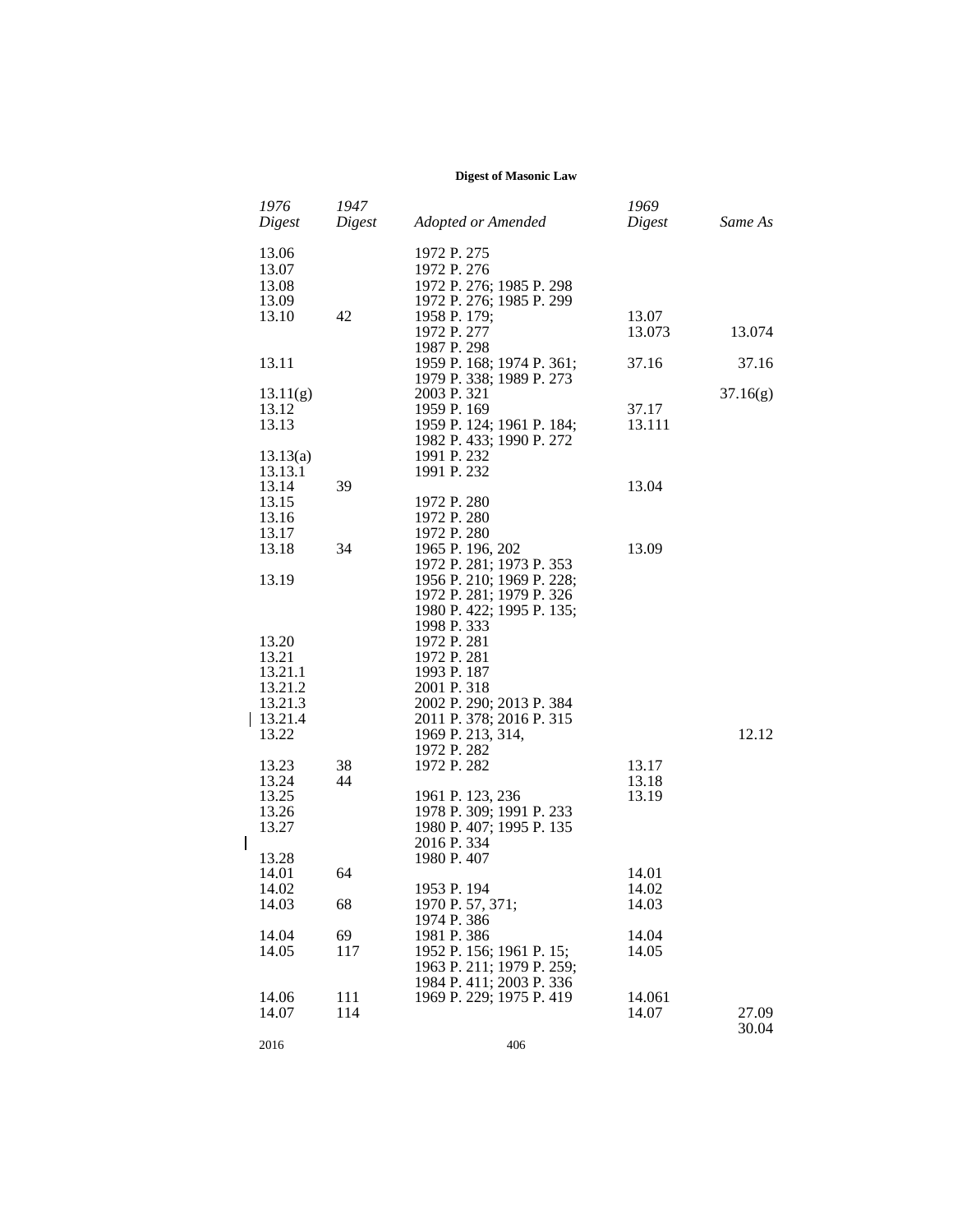|                     |            | <b>Tables</b>                                         |                |         |
|---------------------|------------|-------------------------------------------------------|----------------|---------|
| 1976                | 1947       |                                                       | 1969           |         |
| Digest              | Digest     | Adopted or Amended                                    | Digest         | Same As |
| 14.08               | 110        | 1957 P. 177; 1965 P. 204;                             | 14.08          | 30.01   |
|                     |            | 1966 P. 249; 1969 P. 230;                             |                |         |
|                     |            | 2010 P. 349                                           |                |         |
| 14.09               |            | 1952 P. 161; 1987 P. 316;                             | 14.09          |         |
|                     |            | 1988 P. 289; 1991 P. 57                               |                |         |
|                     |            | 2018 P. 336                                           |                |         |
| 14.10               | 65         | 1954 P. 214; 1983 P. 359;                             | 14.10          |         |
|                     |            | 1984 P. 308                                           |                |         |
| 14.11               | 70         | 1983 P. 346                                           | 14.11          |         |
| 14.12               |            | 1959 P. 114, 121;<br>1961 P. 176; 1974 P. 386;        | 14.11          |         |
|                     |            | 1979 P. 334; 1980 P. 412, 418;                        |                |         |
|                     |            | 1981 P. 379, 380, 384;                                |                |         |
|                     |            | 1982 P. 434; 1984 P. 309;                             |                |         |
|                     |            | 1988 P. 277; 1993 P. 185                              |                |         |
| 14.12               |            | 1995 P. 378; 1999 P. 370                              |                |         |
| 14.12 $2. (d)$      |            | 2021 P.                                               |                |         |
| 14.12 3. (b) $(10)$ |            | 2018 P. 336                                           |                |         |
| 14.12.1             |            | 1989 P. 258, 272;                                     |                |         |
|                     |            | 1991 P. 244                                           |                |         |
| 14.12.2<br>14.13    |            | 1989 P. 279, 280                                      | 14.112         |         |
| 14.14               |            | 1961 P. 124, 236;                                     | 14.13          |         |
|                     |            | 1976 P. 335                                           |                |         |
| 14.15               |            | 1960 P. 145; 1969 P. 379                              | 14.113         |         |
| 14.16               | 45A        | 1969 P. 228; 1999 P. 373;                             | 13.16          |         |
|                     |            | 1970 P. 281, 510;                                     |                |         |
|                     |            | 1972 P. 273; 1979 P. 296;                             |                |         |
|                     |            | 1984 P. 321; 1995 P. 379                              |                |         |
| 14.17               |            | 1972 P. 274, 1978 P. 297;<br>1984 P. 322; 2018 P. 336 |                |         |
| 14.17.1             |            | 1982 P. 434                                           |                |         |
| 14.17.1(5)          |            | 1987 P. 316; 1988 P. 290, 1991 P. 58;                 |                |         |
|                     |            | 2002 P. 256; 2018 P. 336                              |                |         |
| 14.17.2             |            | 1982 P.435                                            |                |         |
| 14.17.3             |            | 1983 P. 347;                                          |                |         |
| 14.17.4             |            | 1983 P. 348, 1984 P. 316, 420                         |                |         |
| 14.17.4(t)          |            | 1999 P. 375                                           |                |         |
| $14.17.4 \; (u)$    |            | 1995 P. 377; 1996 P. 347;                             |                |         |
| 14.17.5             |            | 2003 P. 327; 2019 P. 350<br>1983 P. 352, 1984 P. 320; |                |         |
|                     |            | 1986 P. 309                                           |                |         |
| 14.18               | 75         |                                                       | 14.12          |         |
| 15.01               | 17         |                                                       | 15.01          |         |
| 15.02               | 375        | 1977 P.400                                            | 15.02          |         |
| 15.03               | 86         |                                                       | 15.03          |         |
| 15.04               | 87         |                                                       | 15.04          |         |
| 15.05               | 88         |                                                       | 15.05          |         |
| 16.01               | 98         |                                                       | 16.01          |         |
| 16.02<br>16.03      | 102<br>104 |                                                       | 16.02<br>16.03 |         |
| 16.04               |            | 1981 P. 381; 1991 P. 228                              |                |         |
|                     |            | 407                                                   |                | 2021    |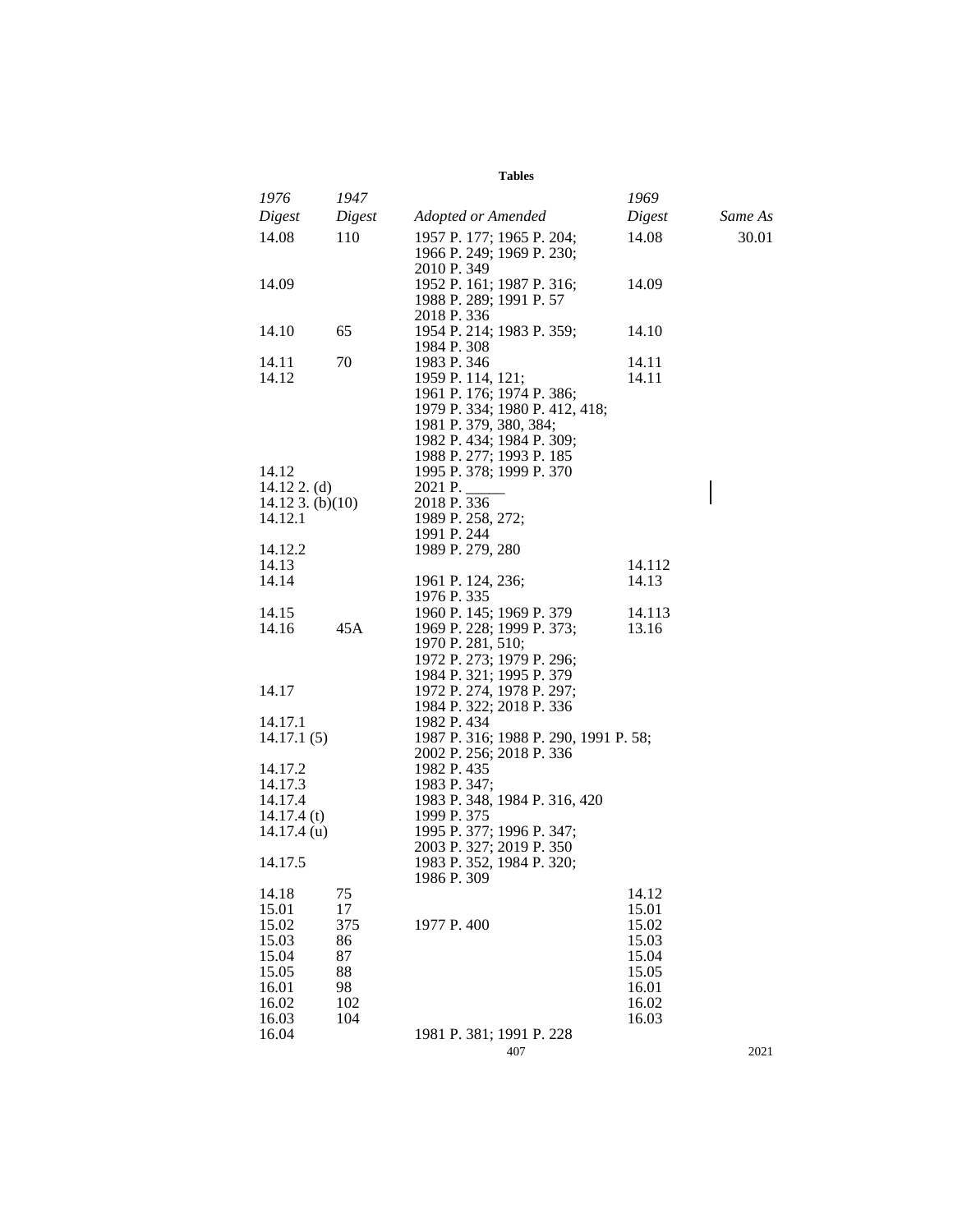|           | <b>Digest of Masonic Law</b> |                           |        |      |         |  |
|-----------|------------------------------|---------------------------|--------|------|---------|--|
| 1976      | 1947                         |                           | 1969   |      |         |  |
| Digest    | <b>Digest</b>                | Adopted or Amended        | Digest |      | Same As |  |
| 17.01     | 95                           |                           | 17.01  |      |         |  |
| 17.02     | 100                          |                           | 17.02  |      | 6.04    |  |
| 17.03     | 99                           | 1953 P. 152; 1963 P. 356; | 17.03  |      |         |  |
|           |                              | 1985 P. 299               |        |      |         |  |
| 17.04     | 103                          |                           | 17.04  |      |         |  |
| 17.05     | 09                           |                           | 17.05  |      |         |  |
| 17.06     | 113                          |                           | 17.06  |      |         |  |
| 17.07     | 101                          |                           | 17.07  |      | 43.09   |  |
| 17.08     | 270                          |                           | 17.08  |      |         |  |
| 17.09     | 101A                         |                           | 17.09  |      | 43.08   |  |
| 18.01     | 147                          | 1978 P. 297               | 18.01  |      |         |  |
| 18.02     | 148                          | 1978 P. 297               | 18.02  |      |         |  |
| 18.03     |                              | 1976 P. 334; 1978 P. 298  |        |      |         |  |
| 18.04     | 158                          |                           | 18.05  |      | 42.02   |  |
| 18.05     | 152                          |                           | 18.06  |      | 31.13   |  |
| 18.06     | 342                          | 1948 P. 87, 198;          | 18.07  |      | 39.03   |  |
|           |                              | 1985 P.300                |        |      |         |  |
| 18.07     | 156                          | 1976 P. 327               | 18.08  |      |         |  |
| 18.08     | 311                          |                           | 18.09  |      | 34.05   |  |
| 19.01     | 174                          |                           | 19.01  |      |         |  |
| 19.02     |                              | 2005 P. 275               | 19.02  |      |         |  |
| 19.03     | 373                          | 1982 P. 435               | 19.03  |      |         |  |
| 19.03.1   |                              | 1997 P. 404               |        |      |         |  |
| 19.03.2   |                              | 2017 P. 328; 2018 P. 328  |        |      |         |  |
|           |                              | 2019 P. 318               |        |      |         |  |
| $19.03.3$ |                              | 2019 P. 319; 2021 P.      |        |      |         |  |
| 19.04     | 76                           |                           | 19.04  |      | 6.13    |  |
| 19.05     | 175                          |                           | 19.05  |      |         |  |
| 19.06     | 202                          | $2021$ P.                 | 19.06  |      |         |  |
| 19.07     | 203                          | 1996 P. 324; 1997 P. 398  | 19.07  |      |         |  |
| 19.08     | 206                          |                           | 19.08  |      | 25.15   |  |
| 19.09     | 77                           |                           | 19.09  |      | 6.14    |  |
| 19.10     | 205                          |                           | 19.10  |      |         |  |
| 19.11     | 204                          |                           | 19.11  |      |         |  |
| 19.11.1   |                              | 1977 P. 380               |        |      |         |  |
| 19.12     |                              | 1954 P. 139; 1982 P. 432  | 19.12  |      |         |  |
| 19.13     | 257                          | 1969 P. 227               | 19.14  |      | 41.10   |  |
| 19.14     | 201                          | 1981 P. 394               | 19.15  |      |         |  |
| 19.15     | 274                          |                           | 19.16  |      | 26.22   |  |
| 19.16     | 142                          |                           | 19.17  |      | 5.08    |  |
| 19.17     | 186                          |                           | 19.18  |      |         |  |
| 19.18     | 189                          |                           | 19.19  |      |         |  |
| 19.19     | 384                          | 1996 P. 325               | 19.20  |      |         |  |
| 19.20     | 385                          |                           | 19.21  |      |         |  |
| 19.21     | 196                          |                           | 19.22  |      |         |  |
| 19.22     | 143                          |                           | 19.23  | 5.09 |         |  |
| 2021      |                              | 408                       |        |      |         |  |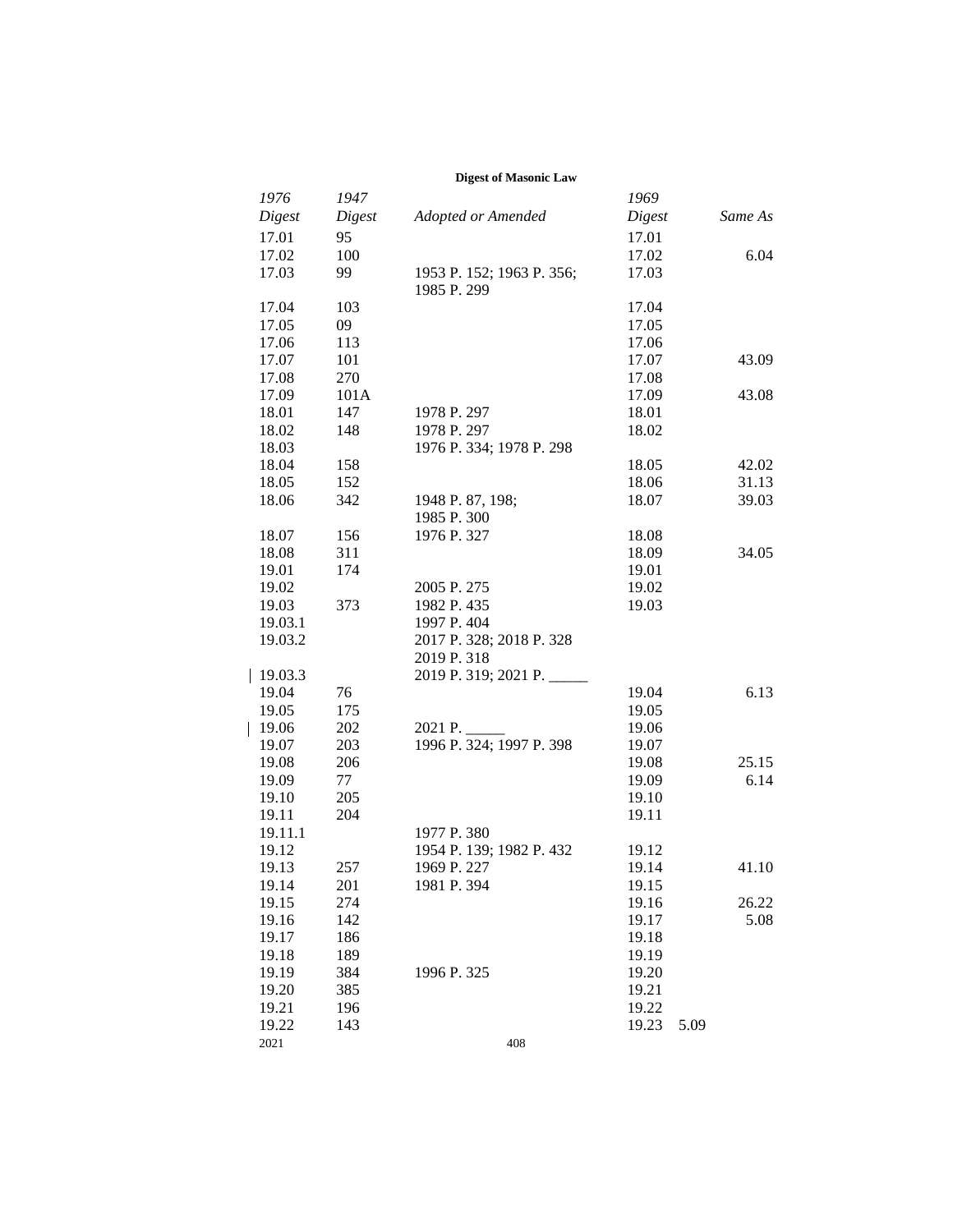|        | <b>Tables</b> |                           |        |         |  |  |
|--------|---------------|---------------------------|--------|---------|--|--|
| 1976   | 1947          |                           | 1969   |         |  |  |
| Digest | Digest        | Adopted or Amended        | Digest | Same As |  |  |
| 19.23  | 370           | 1982 P. 432               | 19.24  |         |  |  |
| 20.01  | 177           |                           | 20.01  |         |  |  |
| 20.02  | 178           | 1954 P. 286               | 20.02  |         |  |  |
| 20.03  | 179           | 1954 P. 236               | 20.03  |         |  |  |
| 20.04  | 180           |                           | 20.04  |         |  |  |
| 20.05  | 181           | 1954 P. 236               | 20.05  | 38.21   |  |  |
| 20.06  | 182           |                           | 20.06  |         |  |  |
| 20.07  | 191           | 1954 P. 236               | 20.07  |         |  |  |
| 20.08  | 214           |                           | 20.08  |         |  |  |
| 20.09  | 215           |                           | 20.09  |         |  |  |
| 20.10  | 207           |                           | 20.10  |         |  |  |
| 20.11  | 208           |                           | 20.11  |         |  |  |
| 20.12  | 228           | 1951 P. 166; 1963 P. 360  | 20.12  | 25.24   |  |  |
| 20.13  | 190           |                           | 20.13  |         |  |  |
| 20.14  | 195           |                           | 20.14  | 38.23   |  |  |
| 20.15  | 386           |                           | 20.15  |         |  |  |
| 20.16  | 192           |                           | 20.16  |         |  |  |
| 20.17  | 184           |                           | 20.17  |         |  |  |
| 20.18  | 185           |                           | 20.18  |         |  |  |
| 20.19  | 176           | 1962 P. 298               | 20.19  |         |  |  |
| 22.01  | 197           | 1980 P. 413               | 22.01  |         |  |  |
| 22.02  | 198           |                           | 22.02  |         |  |  |
| 22.03  | 114A          |                           | 22.03  |         |  |  |
| 22.04  | 199           | 1996 P. 320; 2001 P. 322; | 22.04  |         |  |  |
|        |               | 2019 P. 347               |        |         |  |  |
| 22.05  | 164           | 1971 P. 294; 1991 P. 231; | 22.05  | 9.14    |  |  |
|        |               | $2021$ P.                 |        |         |  |  |
| 22.06  |               | 1959 P. 167; 1960 P. 180; | 22.06  |         |  |  |
|        |               | 1961 P. 212; 1962 P. 302; |        |         |  |  |
|        |               | 2009 P. 357; 2018 P. 342  |        |         |  |  |
| 22.07  |               | 1961 P. 213; 1963 P. 260; | 22.061 |         |  |  |
|        |               | 1983 P. 360; 1984 P. 407  |        |         |  |  |
| 22.08  |               | 1971 P. 300; 1972 P. 261  |        |         |  |  |
| 22.09  |               | 1974 P. 355               |        | 33.11   |  |  |
| 23.01  | 200           |                           | 23.01  |         |  |  |
| 24.01  | 93            |                           | 24.01  |         |  |  |
| 24.02  | 387           |                           | 24.02  |         |  |  |
| 24.03  | 388           | 1985 P.300                | 24.03  |         |  |  |
| 24.04  | 480A          | 1954 P. 133; 1956 P. 208; | 24.04  | 13.05   |  |  |
|        |               | 1958 P. 156; 1978 P. 301; |        |         |  |  |
|        |               | 2017 P. 344               |        |         |  |  |
| 24.05  | 481           | 1971 P. 357; 1985 P. 303; | 24.05  |         |  |  |
|        |               | 1990 P. 310, 311          |        |         |  |  |

\*Note: See pages 422-423 for By-Law Section changes.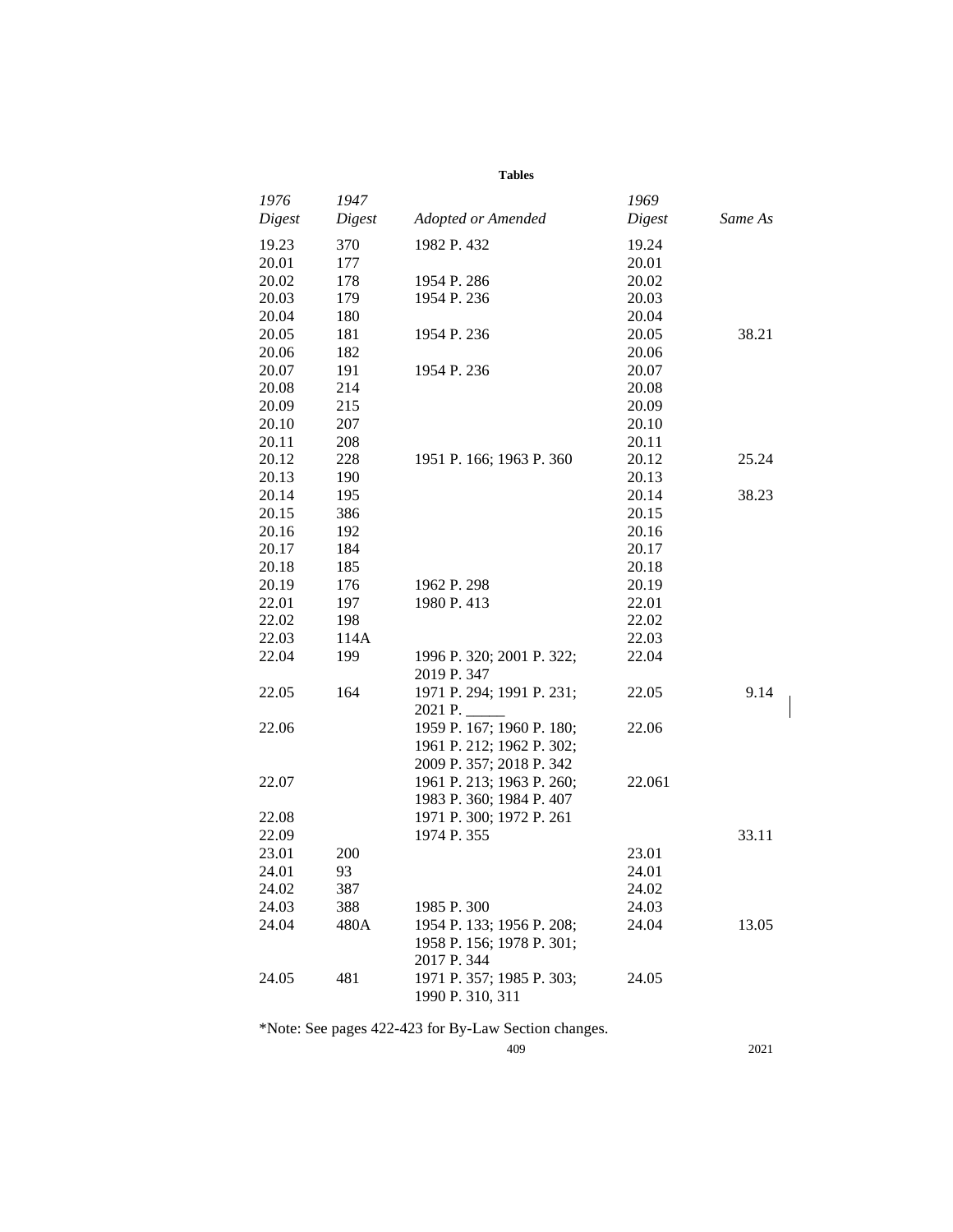| 1976<br>Digest                    | 1947<br>Digest | Adopted or Amended       | 1969<br>Digest | Same As |
|-----------------------------------|----------------|--------------------------|----------------|---------|
|                                   |                |                          |                |         |
| 25.01                             | 217            |                          | 25.01          |         |
| 25.02                             | 218            | 1956 P. 202              | 25.02          |         |
| 25.03                             | 210            |                          | 25.03          |         |
| 25.04                             | 236            |                          | 25.04          | 25.14   |
| $\overline{\phantom{a}}$<br>25.05 | 163            | 1956 P. 209; 2021 P.     | 25.05          | 28.02   |
| 25.06                             | 279            | 2013 P. 348              | 25.06          | 26.10   |
| 25.07                             | 188            |                          | 25.07          |         |
| 25.08                             | 193            |                          | 25.08          |         |
| 25.09                             | 219            |                          | 25.09          |         |
| 25.10                             | 222            |                          | 25.10          |         |
| 25.11                             | 223            |                          | 25.11          |         |
| 25.12                             |                | 1975 P. 418              |                | 38.42   |
| 25.13                             | 213            |                          | 25.12          |         |
| 25.14                             | 236            |                          | 25.13          | 25.04   |
| 25.15                             | 206            |                          | 25.14          | 19.08   |
| 25.16                             | 231            |                          | 25.15          | 38.25   |
| 25.17                             | 224            |                          | 25.16          |         |
| 25.18                             | 225            |                          | 25.17          |         |
| 25.19                             | 234            |                          | 25.18          | 38.31   |
| 25.20                             | 233            |                          | 25.19          |         |
| 25.21                             | 289            |                          | 25.20          |         |
| 25.22                             | 216            |                          | 25.21          |         |
| 25.23                             | 227            |                          | 25.22          |         |
| 25.24                             | 228            | 1951 P. 166; 1963 P. 360 | 25.23          | 20.12   |
| 25.25                             | 226            | 1954 P. 174              | 25.24          | 38.26   |
| 25.26                             | 232            |                          | 25.25          |         |
| 25.27                             | 229            |                          | 25.26          |         |
| 25.28                             | 237            | 1971 P.300               | 25.27          |         |
| 25.29                             | 238            |                          | 25.28          |         |
| 25.30                             | 239            |                          | 25.29          |         |
| 25.31                             | 240            |                          | 25.30          |         |
| 25.32                             | 241            | 1952 P. 161              | 25.31          |         |
| 25.33                             | 85             |                          | 25.32          |         |
| 25.34                             | 395            |                          | 25.33          |         |
| 25.35                             | 408            |                          | 25.34          | 27.17   |
| 25.36                             |                | 1962 P. 265              | 25.341         |         |
| 25.37                             |                | 1962 P. 265              | 25.342         |         |
| 25.38                             | 116            | 1953 P. 159              | 25.35          |         |
| 25.39                             | 138            |                          | 25.36          | 12.13   |
| 25.40                             | 211            |                          | 25.37          |         |
| 25.41                             | 212            |                          | 25.38          | 26.18,  |
|                                   |                |                          |                | 35.07   |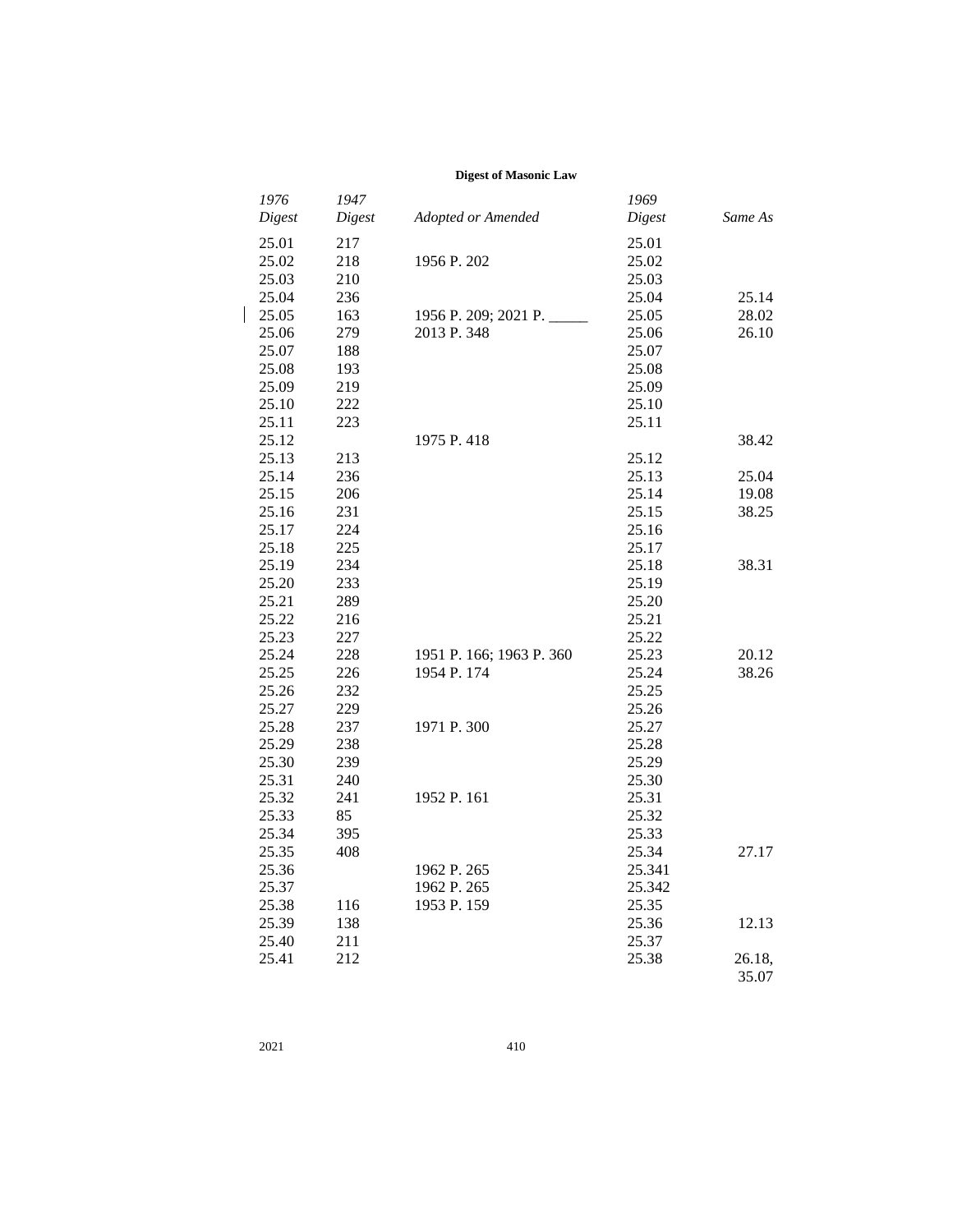|            |        | <b>Tables</b>            |        |                  |                          |
|------------|--------|--------------------------|--------|------------------|--------------------------|
| 1976       | 1947   |                          | 1969   |                  |                          |
| Digest     | Digest | Adopted or Amended       | Digest | Same As          |                          |
| 25.42      | 139    |                          | 25.39  |                  |                          |
| 25.43      | 159    |                          | 25.40  |                  |                          |
| 25.44      | 220    |                          | 25.41  |                  |                          |
| 25.45      | 221    |                          | 25.42  |                  |                          |
| 25.46      | 89     |                          | 25.43  | 4.05, 6.03       |                          |
| 25.47      | 409    |                          | 25.44  |                  |                          |
| 25.48      |        | 1979 P. 328              |        |                  |                          |
| 26.01      | 94     | Repealed 1982            |        |                  |                          |
| 26.02      | 115    | 1969 P. 230              | 26.02  |                  |                          |
| 26.03      | 278    | 1956 P. 212; 2001 P. 315 | 26.03  |                  |                          |
| 26.04      |        | 1952 P. 165; 1988 P. 277 | 26.04  |                  |                          |
| 26.04.1    |        | 2001 P. 315              |        |                  |                          |
| 26.04.2    |        | 2001 P. 315              |        |                  |                          |
| 26.05      | 161    | 1956 P. 204;             | 26.05  |                  |                          |
|            |        | 1958 P. 154              | 26.06  |                  |                          |
| 26.05 G    |        | 2017 P. 346              |        |                  | I                        |
| 26.05.1    |        | 1988 P. 285; 1990 P. 310 |        | 24.05, 3.03.1    |                          |
| 26.05.1(a) |        | 2003 P. 313              |        | 24.05, 3.03.1(a) |                          |
| 26.05.1(f) |        | 2017 P. 346              |        |                  | $\overline{\phantom{a}}$ |
| 26.05.1(g) |        | 1994 P. 457; 2001 P. 329 |        | 24.05, 3.03.1(g) |                          |
| 26.05.1(h) |        | 2001 P. 329              |        | 24.05, 3.03.1(h) |                          |
| 26.05.1(n) |        | 1994 P. 435; 2001 P. 330 |        | 24.05, 3.03.1(n) |                          |
| 26.05.1(0) |        | 1998 P. 348; 2001 P. 330 |        | 24.05, 3.03.1(t) |                          |
| 26.05.1(p) |        | 1998 P. 348              |        | 24.05, 3.03.1(o) |                          |
| 26.05.1(q) |        | 1998 P. 348              |        | 24.05, 3.03.1(p) |                          |
| 26.05.1(r) |        | 1998 P. 348              |        | 24.05, 3.03.1(q) |                          |
| 26.05.1(s) |        | 1998 P. 348              |        | 24.05, 3.03.1(r) |                          |
| 26.05.2(b) |        | 2001 P.330               |        |                  |                          |
| 26.05.2(c) |        | 2001 P.330               |        |                  |                          |
| 26.05.2(e) |        | 2001 P.330               |        |                  |                          |
| 26.05.2(g) |        | 1990 P. 312              |        |                  |                          |
| 26.07      | 404    |                          | 26.07  | 27.06            |                          |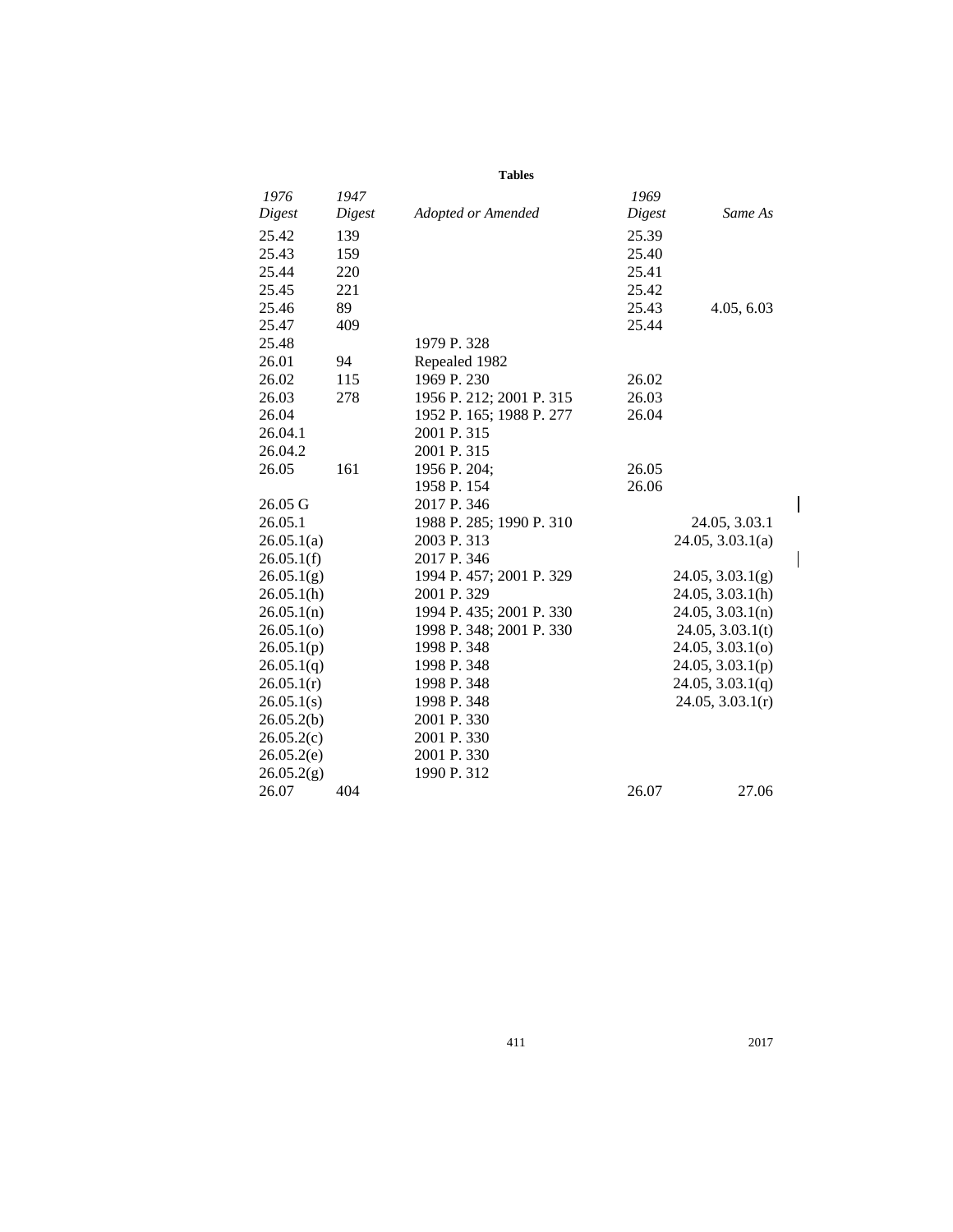|                          | 1976           | 1947       |                           | 1969           |               |
|--------------------------|----------------|------------|---------------------------|----------------|---------------|
|                          | Digest         | Digest     | Adopted or Amended        | Digest         | Same As       |
|                          | 26.08          | 275        |                           | 26.08          | 30.05         |
|                          | 26.09          |            | 1952 P. 164; 1958 P. 155; | 26.09          |               |
| $\overline{\phantom{a}}$ |                |            | 1972 P. 393; 2017 P. 345  |                |               |
|                          | 26.10          | 279        | 2013 P. 348               | 26.10          | 25.06         |
|                          | 26.10.1        |            | 1990 P. 311; 2001 P. 331  |                | 24.05, 3.04.1 |
|                          | 26.10.2        |            | 1999 P. 377; 2001 P. 331  |                | 24.05, 3.04.2 |
|                          | 26.10.3        |            | 2003 P. 313               |                | 24.05, 3.04.3 |
| $\overline{\phantom{a}}$ | 26.11          | 140        | 1985 P. 301; 2017 P. 346  | 26.11          |               |
|                          | 26.12          | 277        | 1953 P. 153; 1965 P. 203; | 26.12          |               |
|                          |                |            | 1966 P. 248; 1977 P. 396; |                |               |
|                          |                |            | 1980 P. 406; 1984 P. 407; |                |               |
|                          |                |            | 1987 P. 308; 1990 P. 273  |                |               |
|                          |                |            | 2015 P. 358; 2016 P. 332  |                |               |
|                          | 26.13          | 251        |                           | 26.13          | 1.06          |
|                          | 26.14          | 253        |                           | 26.14          |               |
|                          | 26.15          | 254        |                           | 26.15          |               |
|                          | 26.16          | 252        |                           | 26.16          |               |
|                          | 26.17          | 286        |                           | 26.17          |               |
|                          | 26.18          | 212        |                           | 26.18          | 25.41         |
|                          |                |            |                           |                | 35.07         |
|                          | 26.19          | 272        |                           | 26.19          |               |
|                          | 26.20          | 145        | 1984 P. 414               | 26.20          |               |
|                          | 26.21          |            | 1953 P. 191               | 26.21          |               |
|                          | 26.22          | 274        |                           | 26.22          | 19.15         |
|                          | 26.23          | 255<br>283 | 1966 P. 250; 1987 P. 314  | 26.23          |               |
|                          | 26.24<br>26.25 | 374        |                           | 26.24<br>26.25 |               |
|                          | 26.26          | 372        |                           | 26.26          | 27.10         |
|                          | 26.27          |            | 1955 P. 111; 1985 P. 301  | 26.27          |               |
|                          | 26.28          |            | 1977 P. 398; 1983 P. 360; |                |               |
|                          |                |            | 1985 P. 310; 1987 P. 298  |                |               |
|                          |                |            | 1989 P. 274; 1991 P. 234  |                |               |
|                          | 27.01          | 399        |                           | 27.01          |               |
|                          | 27.02          | 400        |                           | 27.02          |               |
|                          | 27.03          | 401        |                           | 27.03          |               |
|                          | 27.04          | 402        |                           | 27.04          |               |
|                          | 27.05          | 403        |                           | 27.05          |               |
|                          | 27.06          | 404        |                           | 27.06          |               |
|                          | 27.07          | 262        |                           | 27.08          | 41.14         |
|                          | 27.08          | 92         |                           | 27.09          |               |
|                          | 27.09          | 114        |                           | 27.10          | 14.07,        |
|                          |                |            |                           |                | 30.04         |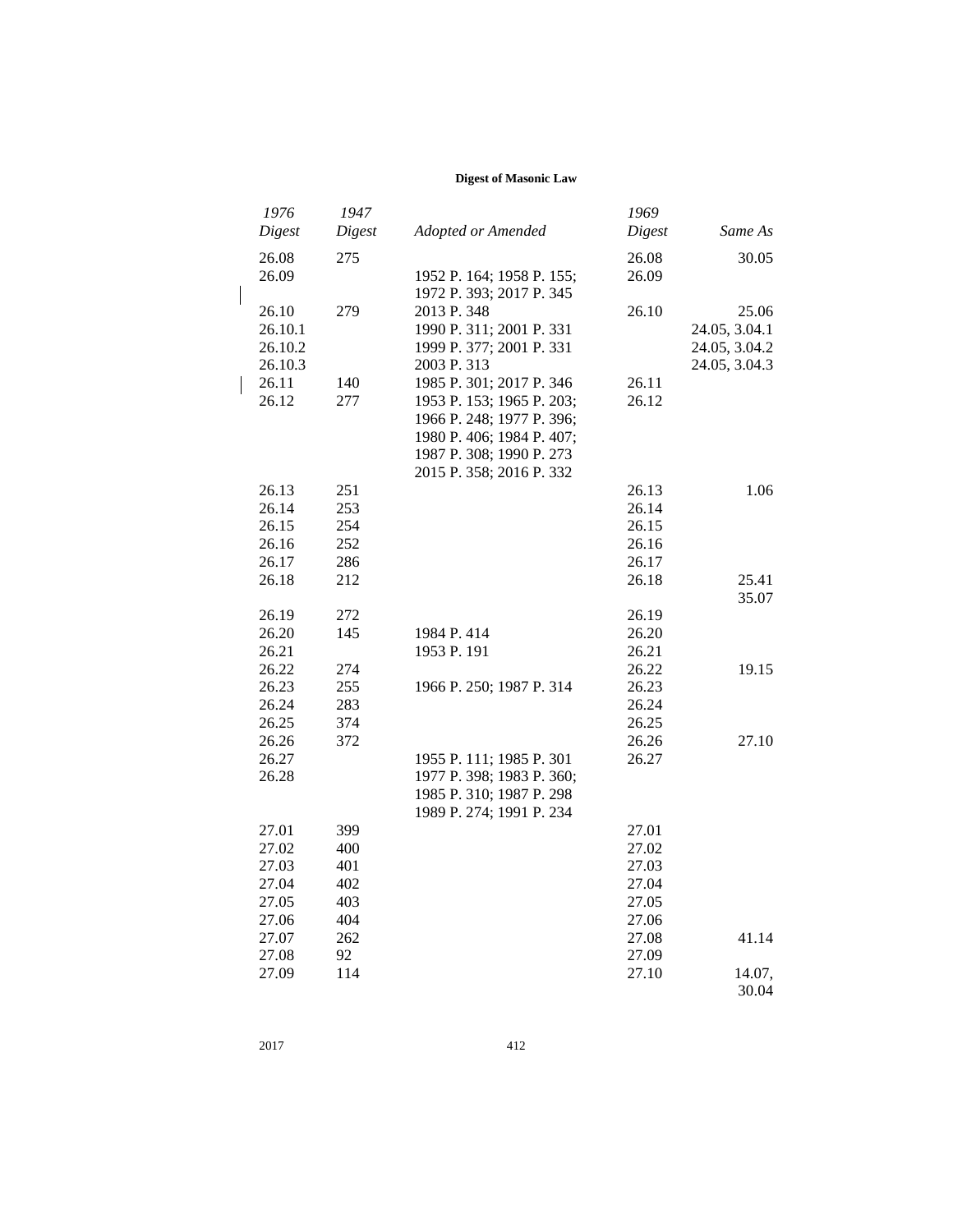|         |        | <b>Tables</b>                |        |         |
|---------|--------|------------------------------|--------|---------|
| 1976    | 1947   |                              | 1969   |         |
| Digest  | Digest | Adopted or Amended           | Digest | Same As |
| 27.10   | 372    |                              | 27.11  | 26.26   |
| 27.11   | 371    |                              | 27.12  |         |
| 27.12   | 406    |                              | 27.13  |         |
| 27.13   | 472    | 1948 P. 198; 1958 P. 155     | 27.14  |         |
| 27.14   | 473    |                              | 27.15  |         |
| 27.15   | 474    |                              | 27.16  |         |
| 27.16   | 409    |                              | 27.17  | 25.47   |
| 27.17   | 408    |                              | 27.18  | 25.35   |
| 28.01   |        | 1951 P. 143; 2017 P. 349     | 28.01  |         |
| 28.02   | 163    | 1956 P. 209; 2021 P.         | 28.02  | 26.05   |
| 28.03   | 410    | 1959 P. 100; 1969 P. 227     | 28.03  |         |
| 28.04   | 304    | 1954 P. 272; 1966 P. 252     | 28.04  |         |
| 28.05   | 397    |                              | 28.05  |         |
| 28.06   | 398    | 1961 P. 123; 1978 P. 301     | 28.06  |         |
|         |        | 1992 P. 389; 2013 P. 358     |        |         |
|         |        | 2018 P. 329                  |        |         |
| 28.06.1 |        | 2013 P. 358; 2018 P. 329     |        |         |
| 28.07   |        | 1979 P. 328; 1995 P. 399;    | 28.06  |         |
|         |        | 2009 P. 360                  |        |         |
| 28.07.1 |        | 2003 P. 334; 2009 P. 360     |        |         |
| 29.01   | 51     |                              | 29.01  |         |
| 29.02   | 53     |                              | 29.02  |         |
| 29.03   | 54     |                              | 29.03  |         |
| 29.04   | 55     |                              | 29.04  |         |
| 29.05   | 56     |                              | 29.05  |         |
| 29.06   | 56A    |                              | 29.06  |         |
| 30.01   | 110    | 1957 P. 177; 1965 P. 204;    | 30.01  | 14.08   |
|         |        | 1966 P. 249; 1969 P. 230;    |        |         |
|         |        | 2010 P. 349                  |        |         |
| 30.02   | 111    | 1969 P. 229; 1975 P. 419     | 30.02  | 14.06   |
| 30.03   | 112    |                              | 30.03  |         |
| 30.04   | 114    |                              | 30.04  | 14.07,  |
|         |        |                              |        | 27.09   |
| 30.05   | 275    |                              | 30.05  | 26.08   |
| 30.06   | 276    |                              | 30.06  |         |
| 31.01   | 287    | 1978 P. 301                  | 31.01  |         |
|         |        | 1991 P. 233                  |        |         |
| 31.02   | 292    |                              | 31.02  |         |
| 31.03   |        | 1955 P. 132                  | 31.021 |         |
| 31.03.1 | 251    | 2009 P.350                   |        |         |
| 31.04   | 289    | 1973 P. 354; 1977 P. 411;    | 31.03  |         |
|         |        | 1991 P. 235                  |        |         |
| 31.05   | 291    | 1991 P. 236                  | 31.05  |         |
| 31.06   | 296    | 1948 P. 86, 198; 2008 P. 330 | 31.07  | 34.06   |
| 31.07   | 153    |                              | 31.08  |         |
|         |        | 413                          |        | 2021    |

 $\overline{\phantom{a}}$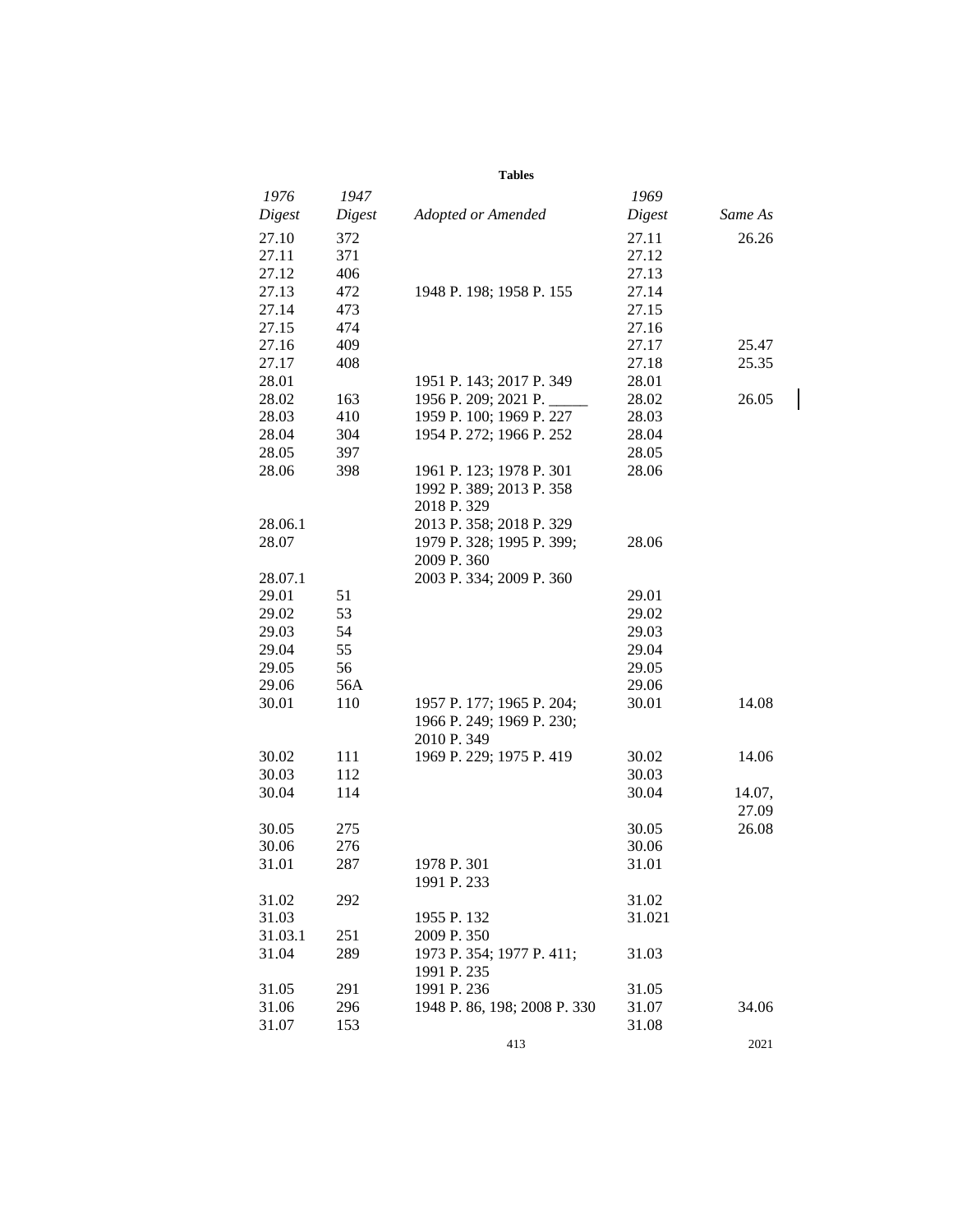| 1976   | 1947   |                              | 1969          |         |
|--------|--------|------------------------------|---------------|---------|
| Digest | Digest | Adopted or Amended           | <b>Digest</b> | Same As |
|        |        |                              |               |         |
| 31.08  | 297    | 2012 P. 370                  | 31.09         |         |
| 31.09  | 298    | 1964 P. 271; 2012 P. 370     | 31.10         |         |
| 31.10  | 299    | 1964 P. 272; 2012 P. 370     | 31.11         |         |
| 31.11  | 300    |                              | 31.12         |         |
| 31.12  | 152    | 1985 P. 303                  | 31.13         | 18.04   |
| 31.13  | 325    | 1948 P. 86, 198              | 31.14         | 34.08   |
| 31.14  | 338    |                              | 31.15         | 37.09   |
| 31.15  | 321    | 1948 P. 86, 198; 1995 P. 380 | 31.16         | 36.03   |
| 31.16  | 288    |                              | 31.17         |         |
| 31.17  |        | 1951 P. 145                  | 31.18         |         |
| 31.18  | 329    |                              | 31.21         |         |
| 31.19  |        | 1948 P. 198                  | 31.22         | 33.06   |
|        |        |                              |               | 36.05   |
| 32.01  | 295    | 1948 P. 85, 198;             | 32.01         |         |
|        |        | 1965 P. 196, 204             | 32.01         |         |
| 32.02  | 407    |                              | 32.02         |         |
| 32.03  | 316    | 2009 P. 350                  | 32.03         | 33.05   |
| 32.04  | 317    | 1948 P. 86, 198              | 32.04         |         |
| 32.05  | 318    | 1950 P. 204                  | 32.05         | 37.11   |
| 32.06  | 310    | 1948 P. 86, 198              | 32.06         |         |
| 33.01  | 303    |                              | 33.01         |         |
| 33.02  |        | 1948 P. 197; 2009 P. 350     | 33.02         |         |
|        |        | 2018 P. 346                  |               |         |
| 33.03  | 304    | 2009 P.350                   | 33.03         |         |
| 33.04  | 15     | 1948 P. 87, 198; 1995 P. 381 | 33.04         |         |
| 33.05  | 316    | 2009 P.350                   | 33.05         | 32.03   |
| 33.06  |        | 1948 P. 198                  | 33.06         | 31.19,  |
|        |        |                              |               | 36.05   |
| 33.07  |        | 1950 P. 202                  | 33.07         |         |
| 33.08  |        | 1951 P. 147; 1955 P. 132;    | 33.08         |         |
|        |        | 1974 P. 355                  |               |         |
| 33.09  |        | 1952 P. 163                  | 33.09         |         |
| 33.10  | 307    | 2009 P.350                   | 33.10         | 35.14,  |
| 33.11  |        | 1974 P. 355                  |               | 22.09   |
| 34.01  | 154    |                              | 34.01         |         |
| 34.01  | 155    |                              | 34.02         |         |
| 34.03  | 313    |                              | 34.03         |         |
| 34.04  | 314    | 2008 P.330                   | 34.04         |         |
| 34.05  | 311    |                              | 34.05         | 18.07   |
| 34.06  | 312    |                              | 34.06         | 31.06   |
| 34.07  | 341    | 1977 P. 400 Repealed         | 34.07         |         |
| 34.08  | 325    | 1948 P. 86, 198              | 34.08         | 31.13   |

 $\bigg\}$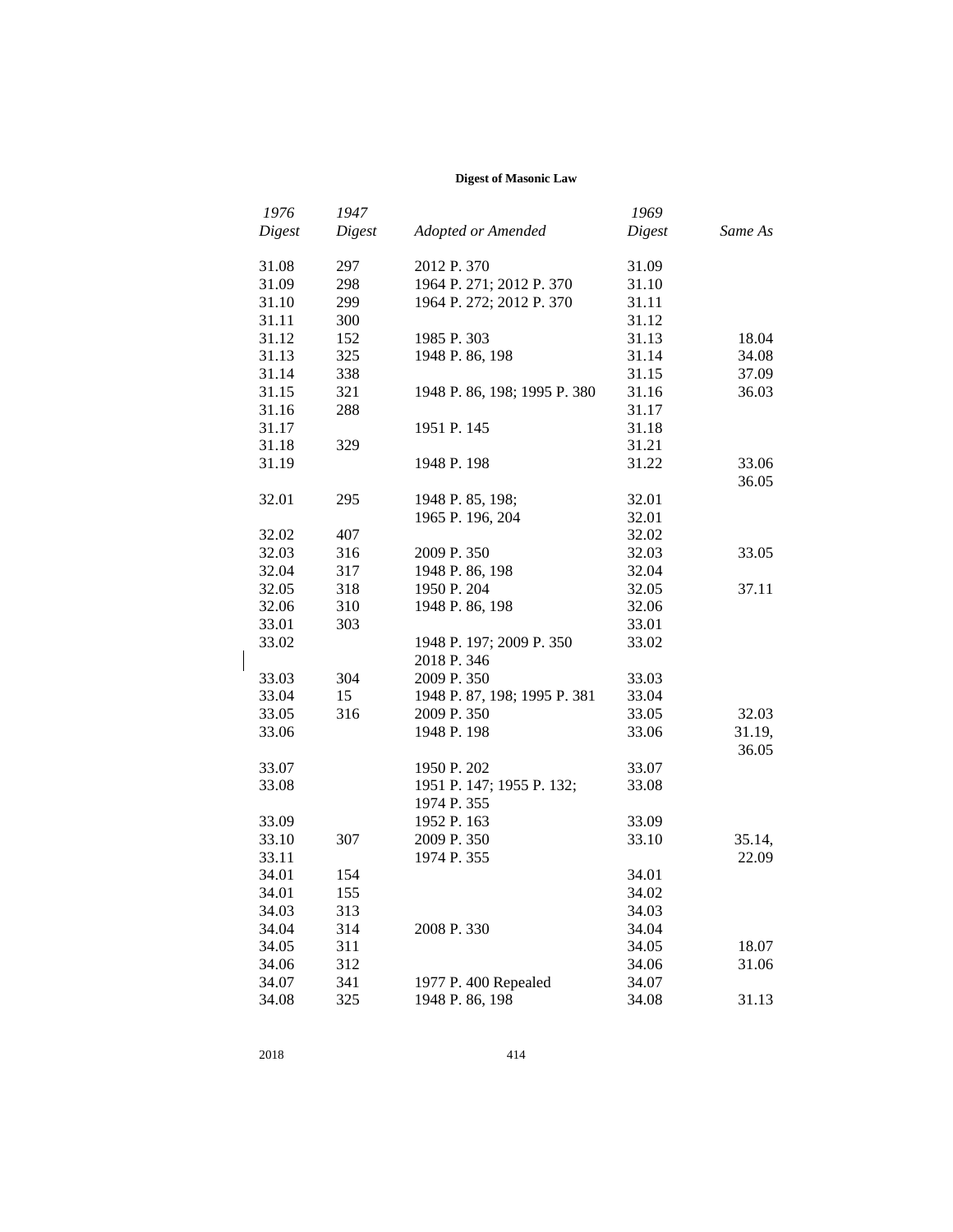| 1976   | 1947   |                               | 1969   |         |
|--------|--------|-------------------------------|--------|---------|
| Digest | Digest | Adopted or Amended            | Digest | Same As |
|        |        |                               |        |         |
| 35.01  | 209    |                               | 35.01  |         |
| 35.02  |        | 1953 P. 154; 1967 P. 312      | 35.02  |         |
| 35.03  | 377    |                               | 35.03  |         |
| 35.04  | 378    |                               | 35.04  |         |
| 35.05  | 379    |                               | 35.05  |         |
| 35.06  | 323    |                               | 35.06  | 36.04   |
| 35.07  | 212    |                               | 35.07  | 25.41,  |
|        |        |                               |        | 26.18   |
| 35.08  | 305    | 1954 P. 216; 1967 P. 213      | 35.08  |         |
| 35.09  | 306    | 1948 P. 86, 198               | 35.09  |         |
| 35.10  |        | 1948 P. 85, 198;              | 35.10  | 37.02   |
|        |        | 1953 P. 152; 1954 P. 172      |        |         |
| 35.11  |        | 1948 P. 85, 198; 1954 P. 172  | 35.11  |         |
| 35.12  | 381    |                               | 35.12  |         |
| 35.13  |        | 1974 P. 360, 361              |        |         |
| 35.14  | 307    |                               | 35.13  | 33.10   |
| 35.15  | 380    |                               | 35.14  |         |
| 35.16  | 376    |                               | 35.15  |         |
| 35.17  | 308    |                               | 35.16  |         |
| 35.18  | 309    | 1948 P. 86, 198               | 35.17  |         |
| 35.19  | 382    |                               | 35.18  |         |
| 36.01  | 319    | 1948 P. 86, 198; 1995 P. 381  | 36.01  |         |
| 36.02  | 320    | 1948 P. 86, 198; 1977 P. 401; | 36.02  |         |
|        |        | 1995 P. 381                   |        |         |
| 36.03  | 321    | 1948 P. 86, 198; 1995 P. 382  | 36.03  |         |
| 36.04  | 323    |                               | 36.05  | 35.06   |
| 36.05  |        | 1948 P. 198                   | 36.06  | 31.19,  |
|        |        |                               |        | 33.06   |
| 37.01  | 324    |                               | 37.01  |         |
| 37.02  |        | 1948 P. 85, 198               | 37.02  | 35.10   |
|        |        | 1953 P. 152; 1954 P. 172      |        |         |
| 37.03  | 326    |                               | 37.03  | 38.13   |
| 37.04  | 327    |                               | 37.04  | 38.14   |
| 37.05  | 340    |                               | 37.05  | 43.03   |
| 37.06  | 336    |                               | 37.06  |         |
| 37.07  | 336    | 1950 P. 20                    | 37.07  |         |
| 37.07  | 336    | 1950 P. 204                   | 37.07  |         |
| 37.08  | 337    | 1948 P. 86, 198               | 37.08  |         |
| 37.09  | 338    |                               | 37.09  | 31.14   |
| 37.10  | 339    |                               | 37.10  |         |
| 37.11  | 318    |                               | 37.10  |         |
| 37.11  | 318    | 1950 P. 204                   | 37.11  | 32.05   |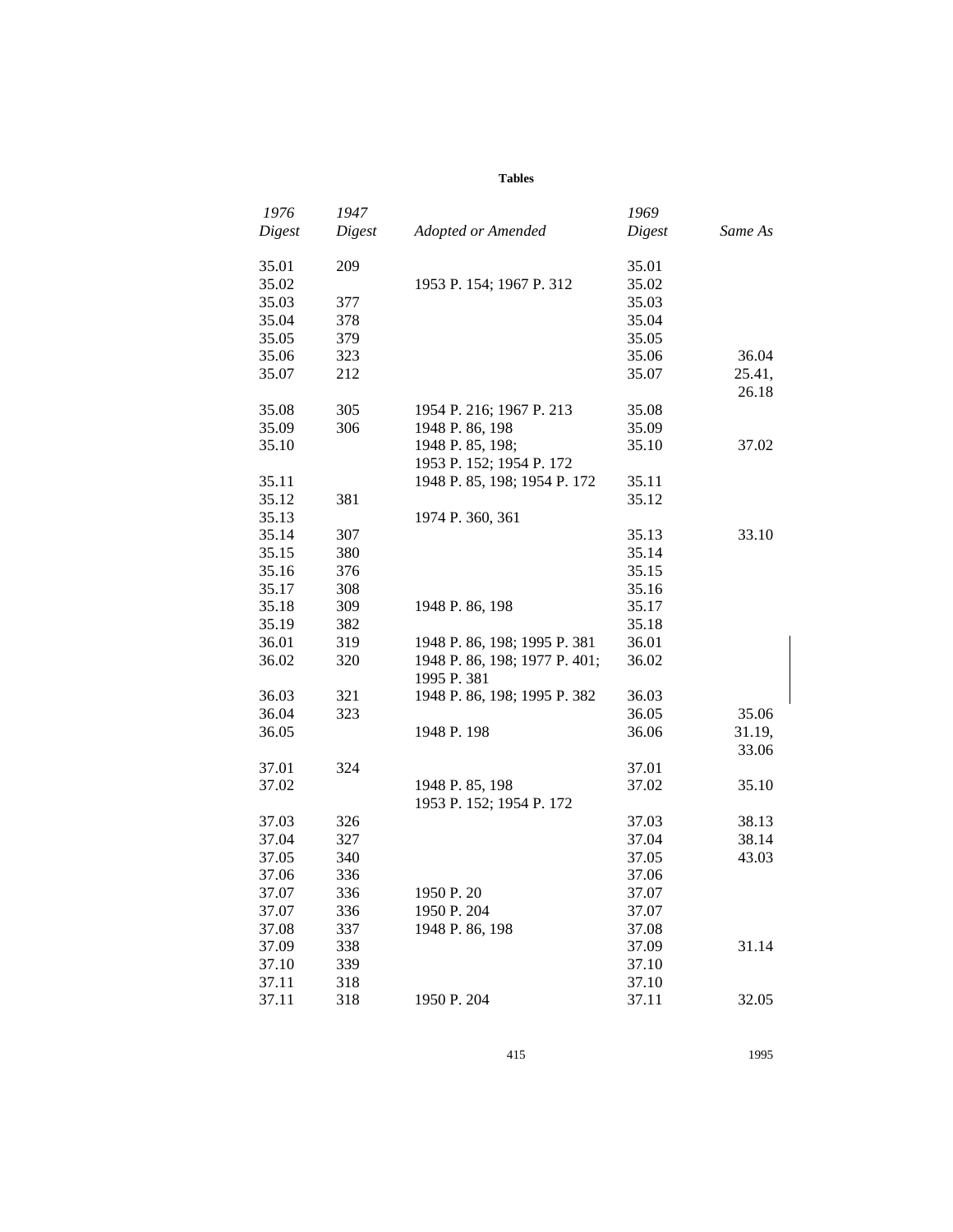| 1976           | 1947          |                                          | 1969           |                |
|----------------|---------------|------------------------------------------|----------------|----------------|
| Digest         | <b>Digest</b> | Adopted or Amended                       | <b>Digest</b>  | Same As        |
| 37.12          |               | 1954 P. 168; 1966 P. 251;<br>1979 P. 329 | 37.12          |                |
| 37.13          | 334           |                                          | 37.13          |                |
| 37.14          | 332           |                                          | 37.14          |                |
| 37.15          | 343           | 1974 P. 360                              | 37.15          |                |
| 37.16          |               | 1959 P. 169; 1974 P. 361                 | 37.16          | 13.11          |
|                |               | 1989 P. 273                              |                |                |
| $37.16$ (d)    |               | 2010 P. 351                              |                |                |
| 37.16(g)       |               | 2003 P. 321                              |                | 13.11(g)       |
| 37.17          |               | 1959 P. 169                              | 37.17          |                |
| 37.18          |               | 1966 P. 251; 1979 P. 329;                | 37.18          |                |
|                |               | 1991 P. 238                              |                |                |
| 38.01          | 128           | 1969 P. 219, 378; 1996 P. 285            | 38.01          | 38.01          |
| 38.02          |               | 1959 P. 179;                             | 38.011         |                |
|                |               | 1969 P. 219, 378                         |                |                |
| 38.03          | 361           |                                          | 38.02          |                |
| 38.04          | 123           | 1967 P. 228, 332;                        | 38.03          |                |
|                |               | 1978 P. 617; 1982 P. 436                 |                |                |
|                |               | 1989 P. 258, 272                         |                |                |
| $38.04$ (b)    |               | 1995 P. 372; 2009 P. 347;                |                |                |
|                |               | 2019 P. 331                              |                |                |
| 38.04(f)       |               | 1995 P. 374; 2001 P. 317;                |                |                |
|                |               | $2021$ P.                                |                |                |
| 38.05          | 124           |                                          | 38.04          |                |
| 38.06          | 125           |                                          | 6.08           |                |
| 38.07          | 127           |                                          | 6.09           |                |
| 38.08          | 124           |                                          | 6.10           |                |
| 38.09          | 126           |                                          | 6.11           |                |
| 38.10          |               | 1959 P. 171; 1967 P. 209, 212;           | 6.111          |                |
|                |               | 1973 P. 360                              |                |                |
| 38.10.1        |               | 1977 P. 396                              |                |                |
| 38.11          | 126           |                                          | 38.05          |                |
| 38.12          | 129           | 2002 P. 297                              | 38.06          | 5.04           |
| 38.13          | 326           |                                          | 38.07          | 37.03          |
| 38.14          | 327           |                                          | 38.08          | 37.04          |
| 38.15          |               | 1957 P. 177; 1977 P. 381;                | 38.081         |                |
|                |               | 1992 P. 393; 2003 P. 323                 |                |                |
| 38.16          |               | 1959 P. 170                              | 38.082         |                |
| 38.17          |               | 1959 P. 170                              | 38.083         |                |
| 38.18          |               | 1959 P. 170                              | 38.084         |                |
| 38.19          |               | 1959 P. 170; 1976 P. 333                 | 38.085         |                |
| 38.20<br>38.21 | 182<br>181    | 1954 P. 236                              | 38.09<br>38.10 | 20.06<br>20.05 |
|                |               |                                          |                |                |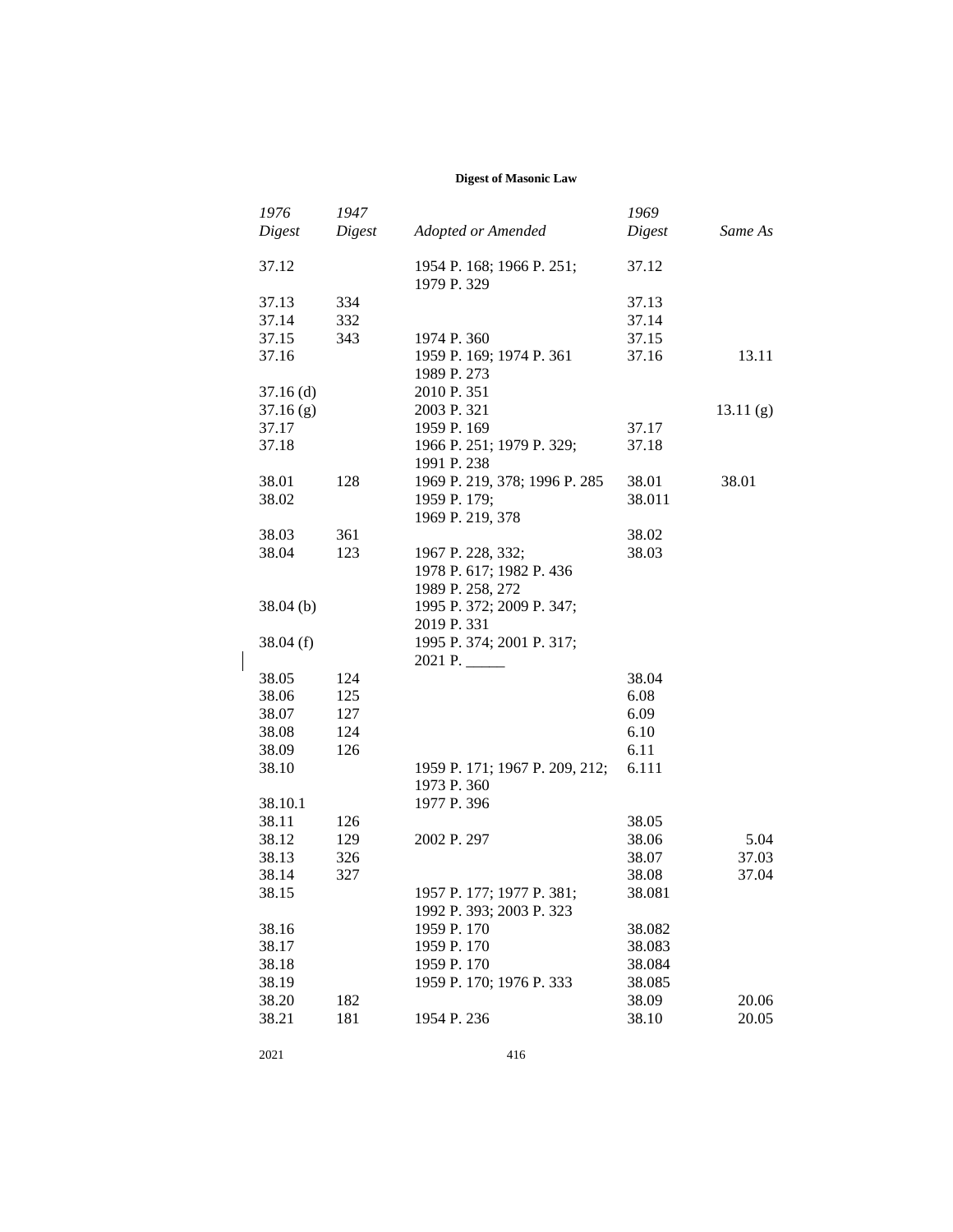| 1976   | 1947   |                              | 1969   |         |
|--------|--------|------------------------------|--------|---------|
| Digest | Digest | Adopted or Amended           | Digest | Same As |
|        |        |                              |        |         |
| 38.22  | 194    | 1985 P. 302                  | 38.11  |         |
| 38.23  | 195    |                              | 38.12  | 20.14   |
| 38.24  | 230    |                              | 38.13  |         |
| 38.25  | 231    |                              | 38.14  | 25.16   |
| 38.26  | 226    | 1954 P. 174                  | 38.15  | 25.25   |
| 38.27  | 359    | 38.16                        |        |         |
| 38.28  | 362    | 1967 P. 289, 332             | 38.17  | 44.17   |
| 38.29  | 360    |                              | 38.18  |         |
| 38.30  | 71     |                              | 38.19  | 6.09    |
| 38.31  | 234    |                              | 38.20  | 25.19   |
| 38.32  | 263    | 1959 P. 172                  | 38.21  |         |
| 38.33  | 390    | 1982 P. 436                  | 38.22  |         |
| 38.34  | 391    |                              | 38.23  |         |
| 38.35  | 282    |                              | 38.24  |         |
| 38.36  | 281    |                              | 38.25  |         |
| 38.37  | 364    |                              | 38.26  |         |
| 38.38  | 365    |                              | 38.27  |         |
| 38.39  |        | 1959 P. 174                  | 38.271 |         |
| 38.40  | 366    |                              | 38.28  |         |
| 38.41  | 280    |                              | 38.281 |         |
| 38.42  |        | 1975 P. 418                  |        |         |
| 38.43  | 367    |                              | 38.29  |         |
| 38.44  |        | 1959 P. 173                  | 38.40  |         |
| 38.45  |        | 1977 P. 381; 2008 P. 329     |        |         |
| 39.01  | 81     |                              | 39.01  |         |
| 39.02  | 137    |                              | 39.02  |         |
| 39.03  | 342    | 1948 P. 89, 198; 1985 P. 302 | 39.03  | 18.05   |
| 39.04  | 344    |                              | 39.04  |         |
| 39.05  | 345    |                              | 39.05  |         |
| 40.01  | 284    |                              | 40.01  |         |
| 40.02  | 242    |                              | 40.02  |         |
| 40.03  | 243    |                              | 40.03  |         |
| 40.04  | 248    |                              | 40.04  |         |
| 40.05  | 249    |                              | 40.05  |         |
| 40.06  | 285    | 1969 P. 227                  |        |         |
| 40.07  | 245    |                              | 40.07  |         |
| 40.08  | 244    |                              | 40.08  |         |
| 40.09  | 160    |                              | 40.09  |         |
| 40.10  | 247    |                              | 40.10  |         |
| 40.11  | 246    |                              | 40.11  |         |
| 41.01  | 256    | 1977 P. 400; 1991 P. 237     | 41.01  |         |
|        |        |                              |        |         |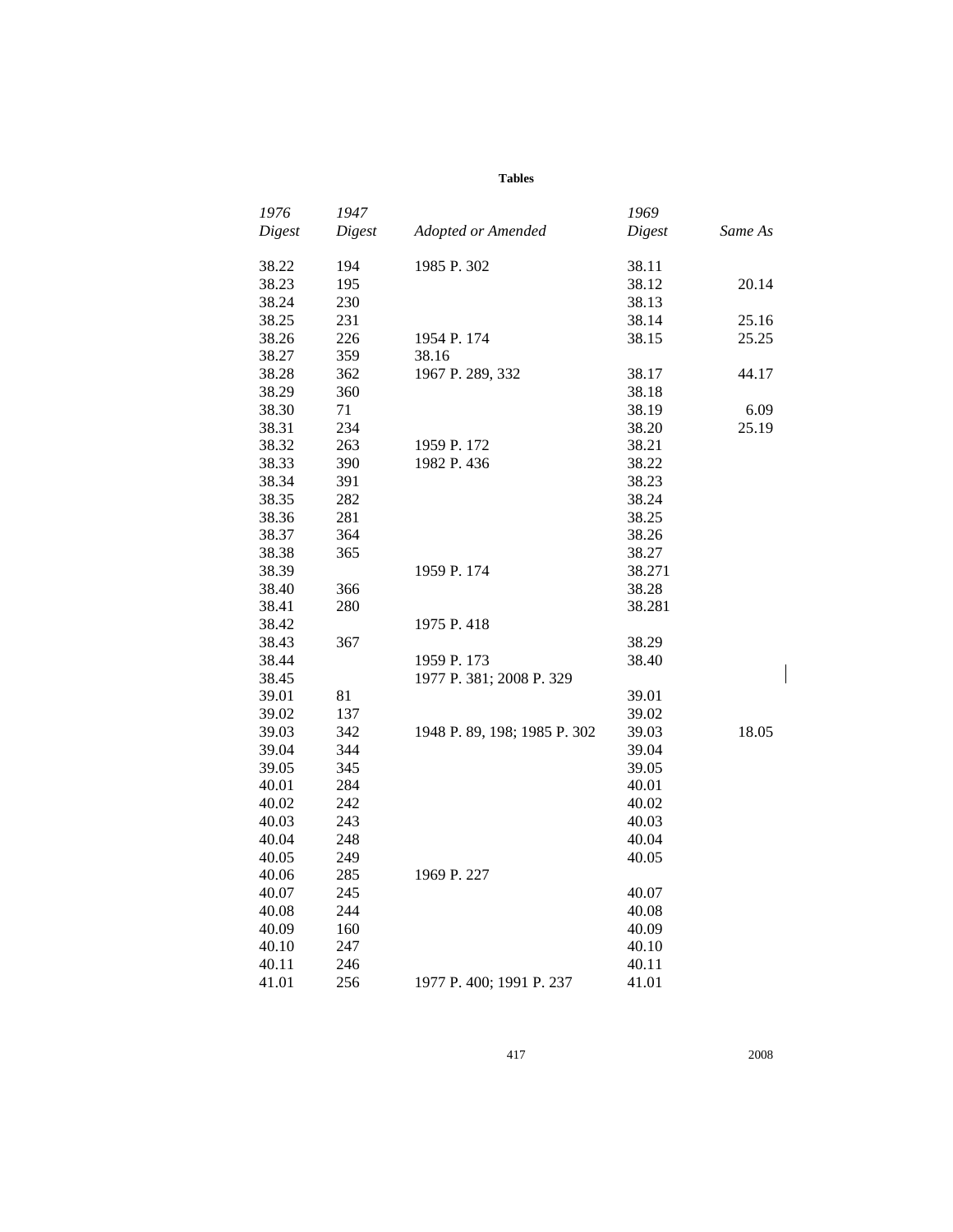|                          | 1976   | 1947   |                          | 1969   |         |
|--------------------------|--------|--------|--------------------------|--------|---------|
|                          | Digest | Digest | Adopted or Amended       | Digest | Same As |
|                          | 41.02  | 261    |                          | 41.02  |         |
|                          | 41.03  | 266    |                          | 41.03  |         |
|                          | 41.04  | 267    | 1985 P. 302              | 41.14  |         |
|                          | 41.05  | 259    |                          | 41.05  |         |
|                          | 41.06  | 265    |                          | 41.06  |         |
|                          | 41.07  | 263    |                          | 41.07  |         |
|                          | 41.08  | 258    |                          | 41.08  |         |
|                          | 41.09  | 264    |                          | 41.09  |         |
|                          | 41.10  | 257    | 1969 P. 227              | 41.10  | 19.13   |
|                          | 41.11  | 268    |                          | 41.11  | 43.04   |
|                          | 41.12  | 269    |                          | 41.12  | 43.05   |
|                          | 41.13  |        | 1948 P. 89; 1949 P. 157; |        |         |
|                          |        |        | 1981 P. 383              | 41.13  |         |
|                          | 41.14  | 262    |                          | 41.14  |         |
|                          | 41.15  | 260    |                          | 41.15  |         |
|                          | 41.16  | 82     |                          | 41.16  |         |
|                          | 41.17  | 83     |                          | 41.17  |         |
|                          | 41.18  | 84     | 1949 P. 157              | 41.18  |         |
|                          | 41.19  | 346    |                          | 41.19  |         |
|                          | 41.20  | 347    |                          | 41.19  |         |
|                          | 41.20  | 347    | 1977 P. 400              | 41.20  |         |
|                          | 41.21  | 348    |                          | 41.21  | 9.13,   |
|                          |        |        |                          |        | 43.06   |
|                          | 41.22  | 80     |                          | 41.22  |         |
|                          | 41.23  | 355    |                          | 41.23  |         |
|                          | 41.24  | 356    |                          | 41.24  |         |
|                          | 41.25  | 107    |                          | 41.25  |         |
|                          | 41.26  |        | 1953 P. 154; 1998 P. 344 | 41.26  |         |
| $\overline{\phantom{a}}$ | 41.27  | 353    |                          | 41.27  |         |
|                          | 41.28  | 349    |                          | 41.28  |         |
|                          | 41.29  | 357    |                          | 41.29  |         |
|                          | 41.30  | 358    |                          | 41.30  |         |
|                          | 41.31  | 273    |                          | 41.30  |         |
|                          | 41.32  | 335    | 1948 P. 86, 198          | 41.32  |         |
|                          | 41.33  | 350    |                          | 41.33  |         |
|                          | 41.34  | 351    |                          | 41.34  |         |
|                          | 41.35  | 352    |                          | 41.35  |         |
|                          | 41.36  | 354    |                          | 41.36  |         |
|                          | 41.37  | 280    |                          | 41.37  |         |
|                          |        |        |                          |        |         |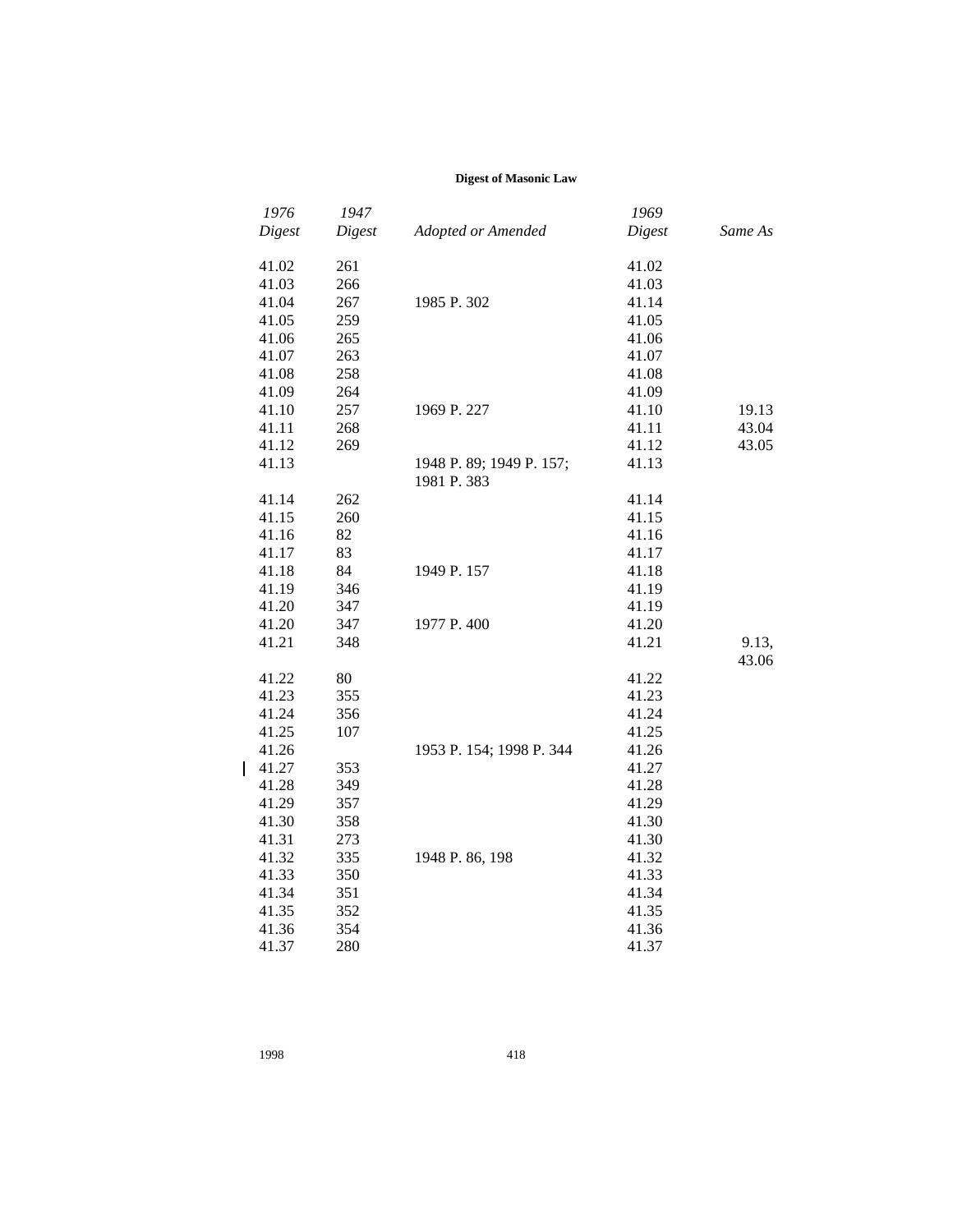| 1976                      | 1947   |                               | 1969   |         |
|---------------------------|--------|-------------------------------|--------|---------|
| Digest                    | Digest | Adopted or Amended            | Digest | Same As |
|                           |        |                               |        |         |
| 42.01                     | 78     | 1963 P. 337; 1969 P. 228      | 42.01  |         |
| 42.02                     | 158    |                               | 42.02  | 18.03   |
| 42.03                     | 96     |                               | 42.03  |         |
| 42.04                     |        | 1963 P. 339; 1969 P. 227;     |        |         |
|                           |        | 1984 P. 416                   |        |         |
| 42.05                     | 105    |                               | 42.04  |         |
| 42.06                     | 165A   |                               | 42.05  |         |
| 42.07                     | 166A   | 1966 P. 327; 2017 P. 343      | 42.06  |         |
| 42.08                     | 172    |                               | 42.07  |         |
| 42.09                     | 167    |                               | 42.08  |         |
| 42.10                     | 169    |                               | 42.09  |         |
| 42.11                     | 168    |                               | 42.10  |         |
| 42.12                     | 170    |                               | 42.11  |         |
| 42.13                     | 171    |                               | 42.12  |         |
| 42.14                     | 271    |                               | 42.13  |         |
| 42.15                     | 173A   |                               | 42.14  |         |
| 42.16                     |        | 1950 P. 82; 1967 P. 212       | 42.15  |         |
| 42.17                     | 173    |                               | 42.16  |         |
| 42.18                     |        | 1985 P. 303                   |        |         |
| 43.01                     | 97     | 1954 P. 140                   | 43.01  |         |
| 43.02                     | 106    |                               | 43.02  |         |
| 43.03                     | 340    |                               | 43.04  | 37.05   |
| 43.04                     | 268    |                               | 43.05  | 41.11   |
| 43.05                     | 269    |                               | 43.06  | 41.12   |
| 43.06                     | 348    |                               | 43.07  | 9.13    |
|                           |        |                               |        | 41.21   |
| 43.07                     | 405    |                               | 43.08  |         |
| 43.08                     | 101A   |                               | 43.09  |         |
| 43.09                     | 101    |                               | 43.10  | 17.07   |
| 44.01                     | 411    |                               | 44.01  |         |
| 44.02                     | 412    |                               | 44.02  |         |
|                           |        |                               |        |         |
| 44.03<br>$*44.04 - 44.67$ | 414    |                               | 44.03  |         |
| 44.05                     |        | Repealed 1979*                |        |         |
|                           |        | 1979 P. 301; 1992 P. 390;     |        |         |
|                           |        | 2013 P. 347, 358; 2018 P. 330 |        |         |
| 44.06                     |        | 1979 P. 301; 1984 P. 415;     |        |         |
|                           |        | 1989 P. 276                   |        |         |
| 44.07                     |        | 1979 P. 301                   |        |         |
| 44.08                     |        | 1979 P. 302                   |        |         |
| 44.09                     |        | 1979 P. 302                   |        |         |

\*Note-Chapter 44 was completely rewritten in 1979.

419 2018

 $\overline{\phantom{a}}$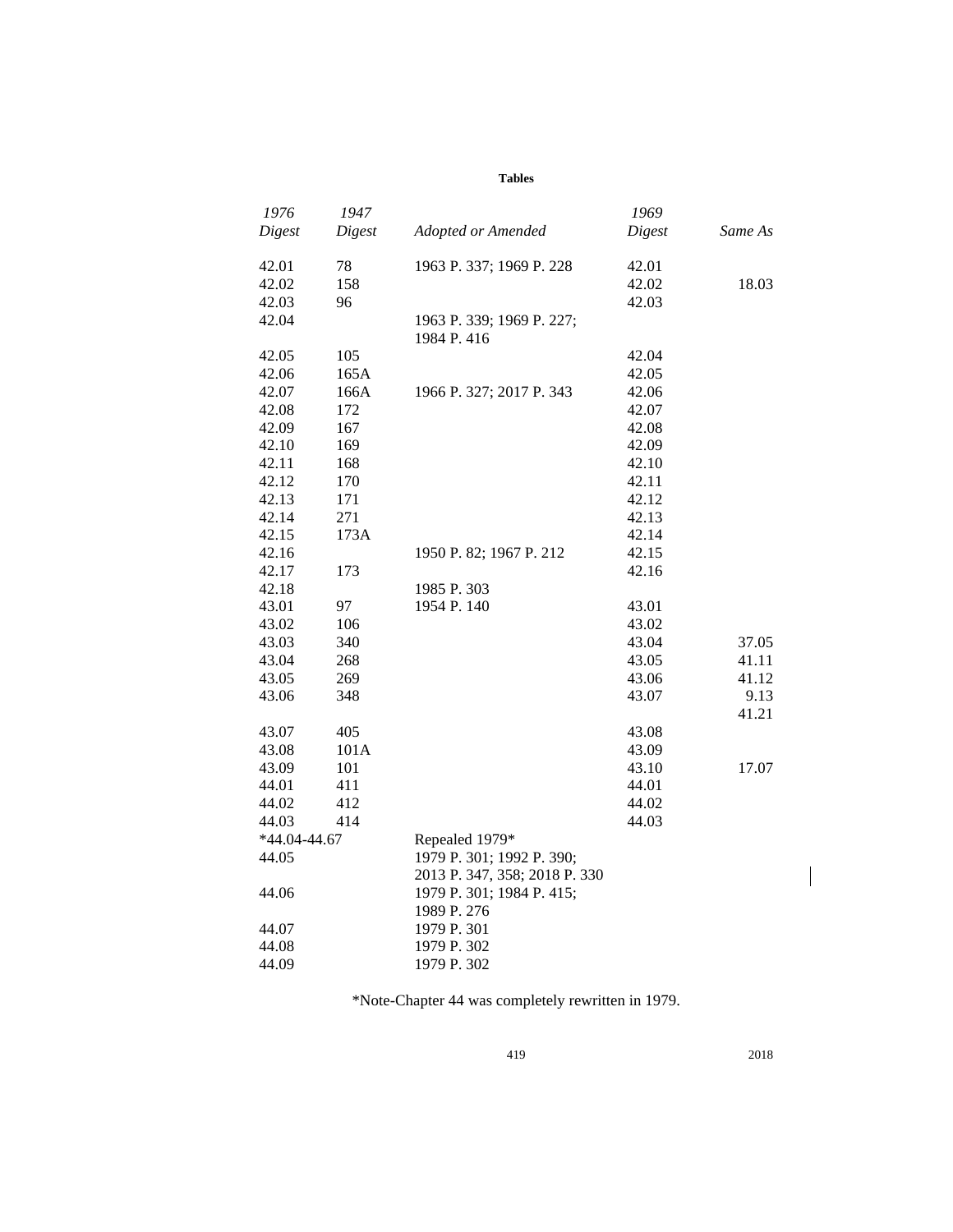*Digest Digest Adopted or Amended Digest Same As*

|              | 1976   | 1947   |                           | 1969   |
|--------------|--------|--------|---------------------------|--------|
|              | Digest | Digest | Adopted or Amended        | Digest |
|              |        |        |                           |        |
|              | 44.10  |        | 1979 P. 302; 1983 P. 363; |        |
|              |        |        | 1996 P. 344               |        |
|              | 44.11  |        | 1979 P. 302               |        |
|              | 44.12  |        | 1979 P. 302               |        |
|              | 44.13  |        | 1979 P. 302               |        |
|              | 44.14  |        | 1979 P. 303               |        |
|              | 44.15  |        | 1979 P. 303               |        |
|              | 44.16  |        | 1979 P. 303               |        |
|              | 44.17  |        | 1979 P. 303               |        |
|              | 44.18  |        | 1979 P. 303               |        |
|              | 44.19  |        | 1979 P. 303               |        |
|              | 44.20  |        | 1979 P. 304               |        |
|              | 44.21  |        | 1979 P. 304; 1983 P. 361; |        |
|              |        |        | 1985 P. 311; 1986 P. 305; |        |
|              |        |        | 1995 P. 392               |        |
|              | 44.22  |        | 1979 P. 304; 1983 P. 362  |        |
|              | 44.23  |        | 1979 P. 305; 2008 P. 334  |        |
|              | 44.24  |        | 1979 P. 305               |        |
|              | 44.25  |        | 1979 P. 305               |        |
| $\mathbf{I}$ | 44.26  |        | 1979 P. 307; 2010 P. 358  |        |
|              | 44.27  |        | 1979 P. 308               |        |
|              | 44.28  |        | 1979 P. 309               |        |
|              | 44.29  |        | 1979 P. 309               |        |
|              | 44.30  |        | 1979 P. 310               |        |
|              | 44.31  |        | 1979 P. 310               |        |
|              | 44.32  |        | 1979 P. 310               |        |
|              | 44.33  |        | 1979 P. 310               |        |
|              | 44.34  |        | 1979 P. 310               |        |
|              | 44.35  |        | 1979 P. 312               |        |
|              | 44.36  |        | 1979 P. 312               |        |
|              | 44.37  |        | 1979 P. 312               |        |
|              | 44.38  |        | 1979 P. 312               |        |
|              | 44.39  |        | 1979 P. 312               |        |
|              | 44.40  |        | 1979 P. 313               |        |
|              | 44.41  |        | 1979 P. 313               |        |
|              | 44.42  |        | 1979 P. 313               |        |
|              | 44.43  |        | 1979 P. 313               |        |
|              | 44.44  |        | 1979 P. 313               |        |
|              | 44.45  |        | 1979 P. 313               |        |
|              | 44.46  |        | 1979 P. 313               |        |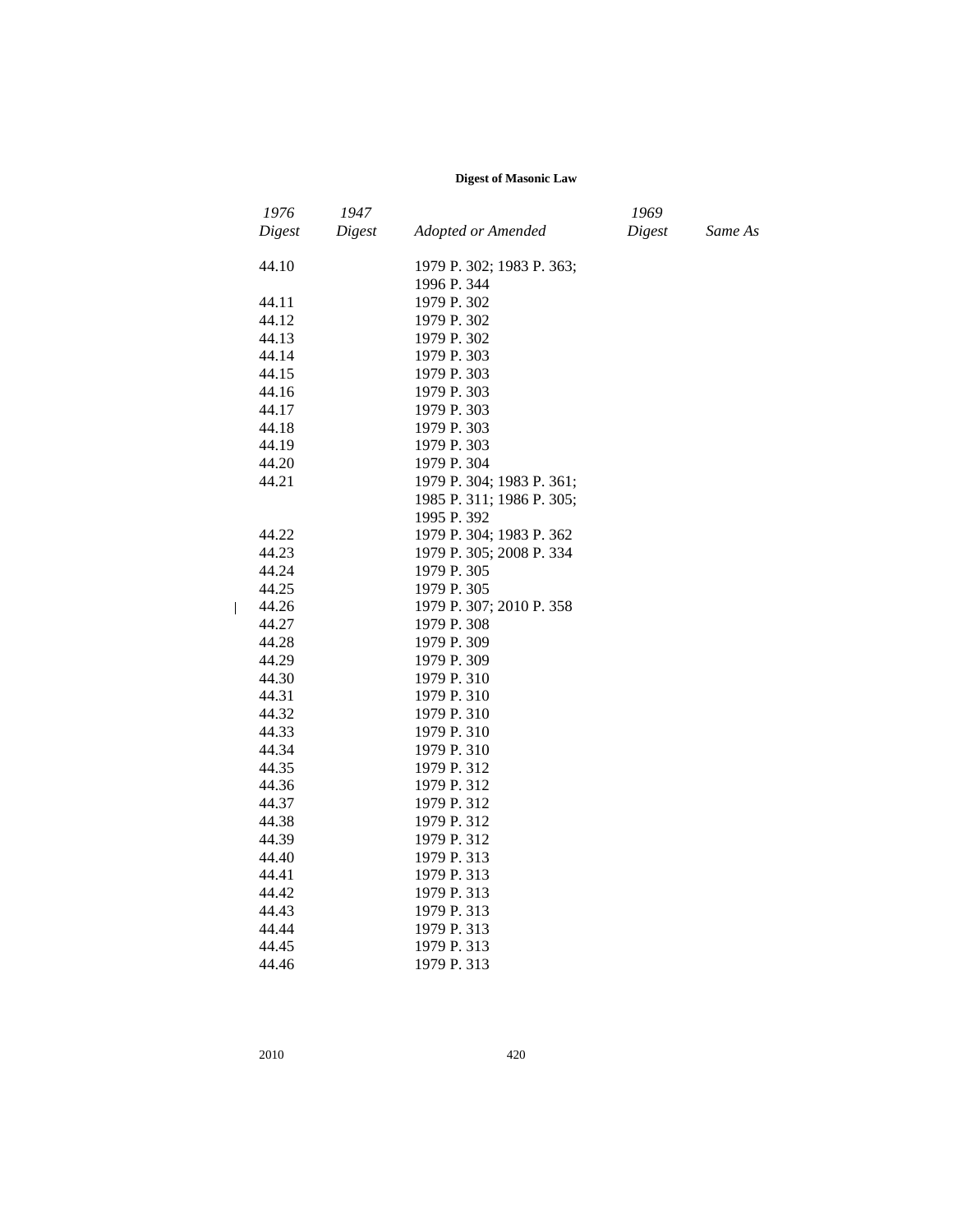| 1976   | 1947   |                           | 1969   |         |
|--------|--------|---------------------------|--------|---------|
| Digest | Digest | Adopted or Amended        | Digest | Same As |
|        |        |                           |        |         |
| 44.47  |        | 1979 P. 314               |        |         |
| 44.48  |        | 1979 P. 314               |        |         |
| 44.49  |        | 1979 P. 314               |        |         |
| 44.50  |        | 1979 P. 314               |        |         |
| 44.51  |        | 1979 P. 314               |        |         |
| 44.52  |        | 1979 P. 314               |        |         |
| 44.53  |        | 1979 P. 314               |        |         |
| 44.54  |        | 1979 P. 315               |        |         |
| 44.55  |        | 1979 P. 315               |        |         |
| 44.56  |        | 1979 P. 315; 1985 P. 313; |        |         |
|        |        | 2013 P. 345               |        |         |
| 44.57  |        | 1979 P. 316               |        |         |
| 44.58  |        | 1979 P. 316               |        |         |
| 44.59  |        | 1979 P. 317               |        |         |
| 44.60  |        | 1979 P. 317               |        |         |
| 44.61  |        | 1979 P. 317               |        |         |
| 44.62  |        | 1979 P. 318               |        |         |
| 44.63  |        | 1979 P. 318               |        |         |
| 44.64  |        | 1979 P. 319               |        |         |
| 44.65  |        | 1979 P. 320               |        |         |
| 44.66  |        | 1979 P. 321               |        |         |
| 44.67  |        | 1979 P. 322; 2010 P. 353  |        |         |
| 44.68  |        | 1979 P. 322               |        |         |
| 44.69  |        | 1979 P. 322               |        |         |
| 44.70  |        | 1979 P. 322               |        |         |
| 44.71  |        | 1979 P. 323               |        |         |
| 44.72  |        | 1979 P. 323               |        |         |
| 44.73  |        | 1979 P. 323               |        |         |
| 44.74  |        | 1979 P. 323               |        |         |
| 44.75  |        | 1979 P. 323               |        |         |
| 44.76  |        | 1979 P. 323               |        |         |
| 44.77  |        | 1979 P. 324; 1986 P. 305  |        |         |
| 44.78  |        | 1979 P. 324               |        |         |
| 45.01  |        | 1973 P. 356               |        |         |
| 45.02  |        | 1985 P. 303               |        |         |
| 46.01  |        | 1956 P. 212               | 38.30  |         |
| 46.02  |        | 1956 P. 213               | 38.31  |         |
| 46.03  |        | 1956 P. 213               | 38.32  |         |
| 46.04  |        | 1969 P. 209               | 38.321 |         |
| 46.05  |        | 1956 P. 213               | 38.33  |         |
| 46.06  |        | 1973 P. 362               | 38.34  |         |
| 46.07  |        | 1956 P. 213               | 38.35  |         |
| 46.08  |        | 1956 P. 213               | 38.36  |         |

 $\overline{\phantom{a}}$ 

 $\overline{\phantom{a}}$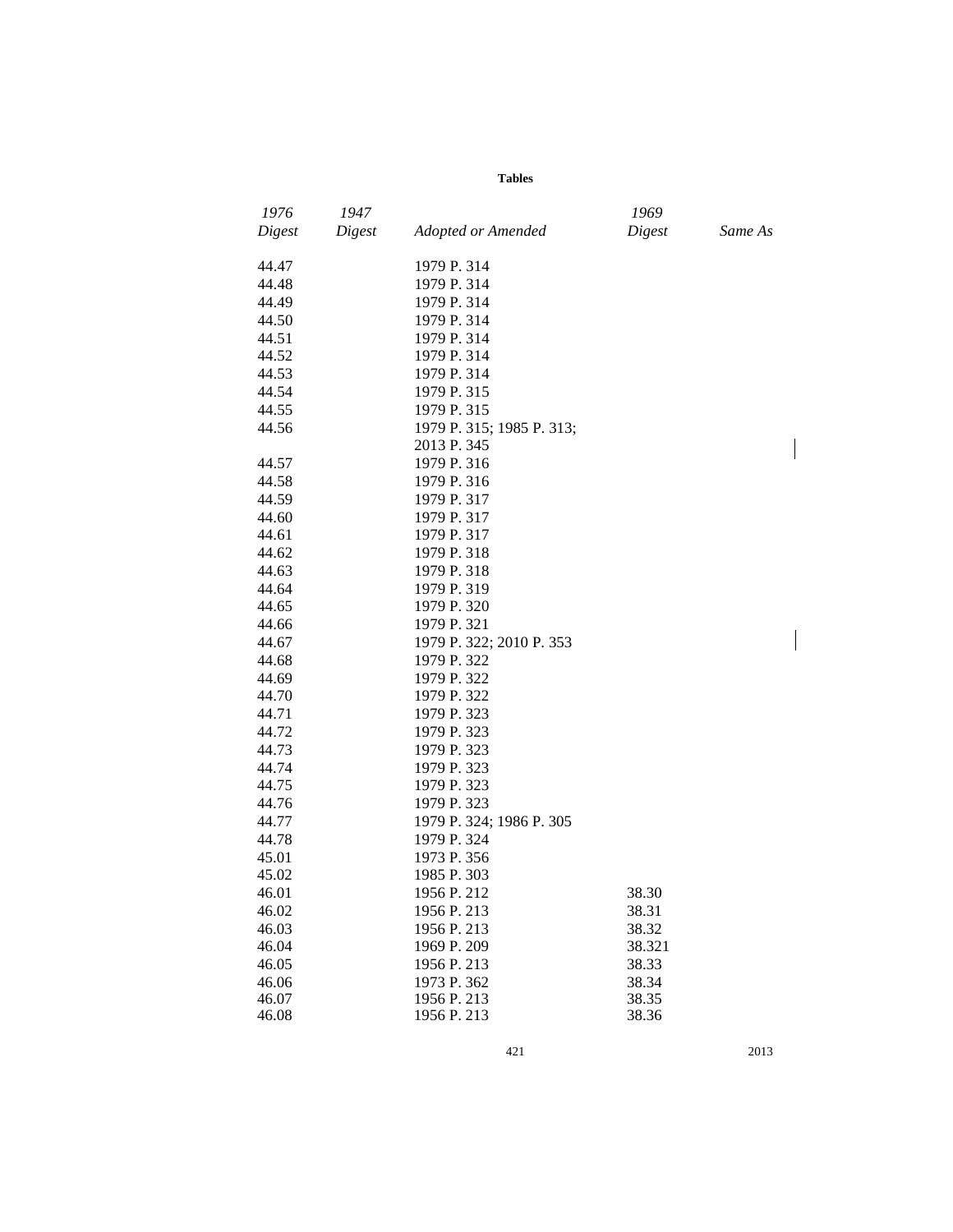|        |        | <b>Digest of Masonic Law</b>                                                       |        |         |
|--------|--------|------------------------------------------------------------------------------------|--------|---------|
| 1976   | 1947   |                                                                                    | 1969   |         |
| Digest | Digest | Adopted or Amended                                                                 | Digest | Same As |
| 46.09  |        | 1956 P. 213; 1969 P. 230                                                           | 38.37  |         |
| 46.10  |        | 1956 P. 213; 1960 P. 230;<br>1962 P. 297, 301;                                     | 38.38  |         |
| 46.11  |        | 1966 P. 327<br>1963 P. 214; 1985 P. 301;<br>2007 P. 281; 2014 P. 340               | 38.381 |         |
| 46.12  |        | 1956 P. 214                                                                        | 38.39  |         |
| 47.01  |        | 1975 P. 416; 1984 P. 417;<br>1991 P. 234                                           |        |         |
| 47.02  |        | 1970 P. 232; 1984 P. 417;<br>1985 P. 299                                           |        |         |
| 47.03  |        | 1963 P. 160; 1965 P. 225;<br>1969 P. 212; 1984 P. 417;<br>1993 P. 290; 2013 P. 345 | 4.07   |         |
| 48.01  | 120    | 1972 P. 273; 1983 P. 353                                                           | 13.14  |         |
| 48.02  | 121    | 1972 P. 273; 1974 P. 366;<br>1983 P. 354                                           | 13.15  |         |

## UNIFORM CODE OF BY-LAWS Particular Lodges

The 1947 Revision of the 1942 Digest contained the Uniform Code as Regulation 481. The Uniform Code as revised appears in 1958 Proceedings 156-171. The following table shows amendments since 1958.

| By-Law No. | Adopted or Amended                    | Same As    |
|------------|---------------------------------------|------------|
| 3.02       | 1978 P. 308; 1997 P. 401              |            |
| 3.02.1     | 2001 P. 315; 2004 P. 262              |            |
| 3.03.1     | 1988 P. 285; 1990 P. 310              |            |
| 3.03.1(a)  | 2003 P. 312                           | 26.05.1(a) |
| 3.03.1(f)  | 2017 P. 346                           | 26.05.1(f) |
| 3.03.1(g)  | 1994 P. 457; 2001 P. 327              | 26.05.1(g) |
| 3.03.1(h)  | 2001 P.328                            | 26.05.1(h) |
| 3.03.1(n)  | 1994 P. 434; 2001 P. 328              | 26.05.1(n) |
| 3.03.1(s)  | 2001 P.328                            | 26.10.1    |
| 3.03.1(t)  | 1998 P. 347; 2001 P. 329              | 26.05.1(0) |
| 3.04.1     | 1990 P. 310; 2001 P. 331              | 26.10.1    |
| 3.04.2     | 1999 P. 377; 2001 P. 331              | 26.10.2    |
| 3.04.3     | 2003 P. 313                           | 26.10.3    |
| 3.05       | 1972 P. 394; 2018 P. 339              |            |
| 4.01       | 1971 P. 357; 1987 P. 306;             |            |
|            | 2014 P. 341                           |            |
| 4.02       | 1962 P. 298                           |            |
| 5.01       | 1973 P. 352                           |            |
| 7.02       | 2014 P. 345; 2015 P. 364; 2017 P. 348 |            |
|            |                                       |            |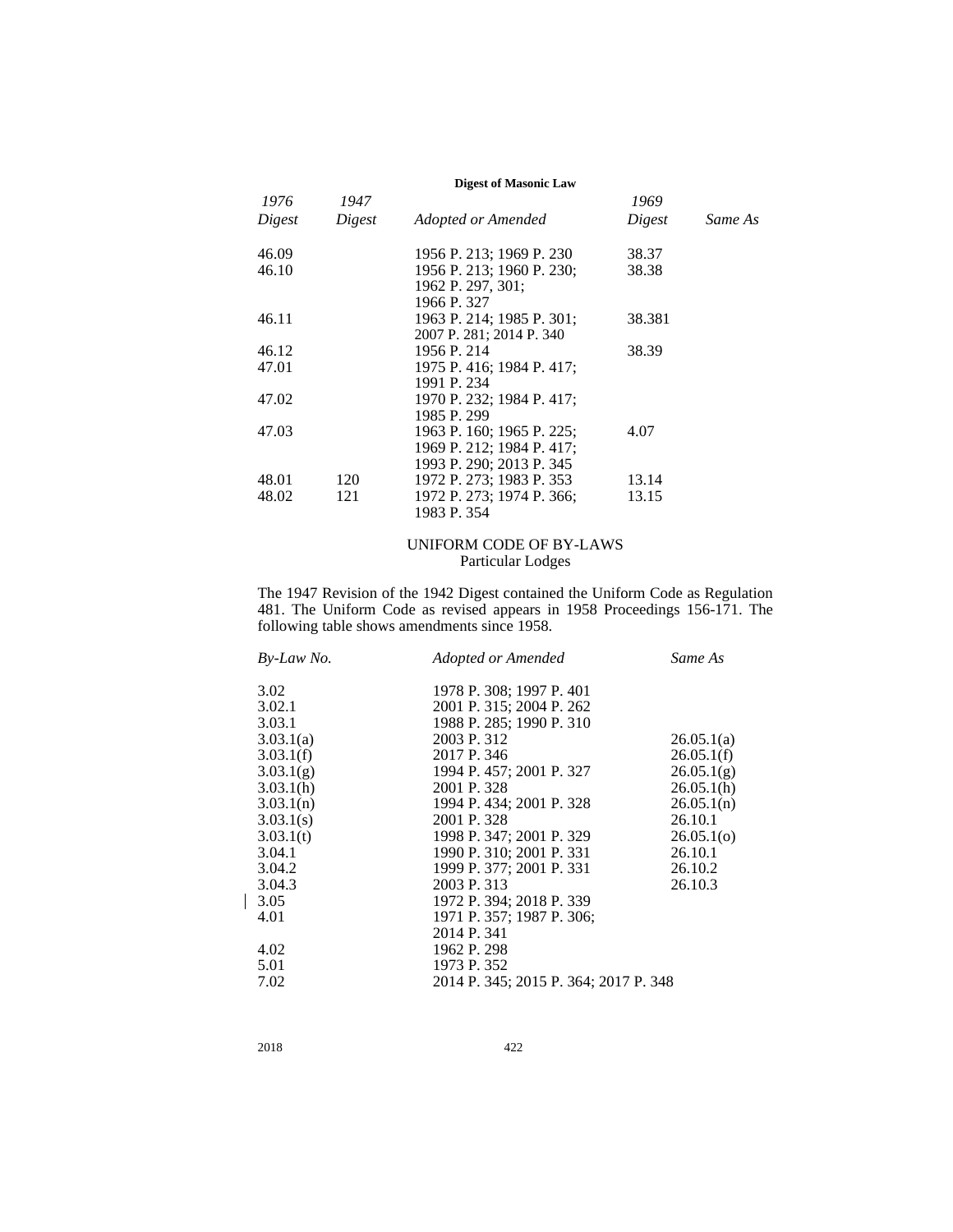# UNIFORM CODE OF BY-LAWS - Particular Lodges (Cont.)

*By-Law No. Adopted or Amended Same As*

 $\begin{array}{c} \rule{0pt}{2.5ex} \rule{0pt}{2.5ex} \rule{0pt}{2.5ex} \rule{0pt}{2.5ex} \rule{0pt}{2.5ex} \rule{0pt}{2.5ex} \rule{0pt}{2.5ex} \rule{0pt}{2.5ex} \rule{0pt}{2.5ex} \rule{0pt}{2.5ex} \rule{0pt}{2.5ex} \rule{0pt}{2.5ex} \rule{0pt}{2.5ex} \rule{0pt}{2.5ex} \rule{0pt}{2.5ex} \rule{0pt}{2.5ex} \rule{0pt}{2.5ex} \rule{0pt}{2.5ex} \rule{0pt}{2.5ex} \rule{0$ 

 $\overline{\phantom{a}}$ 

| By-Law No. | Adopted or Amended       |
|------------|--------------------------|
| 9.01       | 2009 P. 350; 2018 P. 345 |
| 9.02       | 2009 P. 350              |
| 10.01      | 1985 P. 303; 2010 P. 344 |
| 10.02      | 2003 P. 319              |
| 10.04      | 1974 P. 56, 354          |
| 10.05      | 2010 P. 345              |
| 10.07      | 2001 P. 315              |
| 10.08      | 1980 P.403               |
| 10.09      | 1980 P.402               |
| 10.10      | 1980 P.402               |
| 10.11      | 1980 P.402               |
| 10.12      | 1980 P.402               |
| 14.01      | 1986 P. 308; 2021 P.     |
| 14.02      | 1986 P. 308              |
| 14.03      | 1986 P. 308              |
| 16.01      | 1978 P. 301              |
| 16.01(2)   | 2021 P.                  |

# UNIFORM CODE OF BY-LAWS

# Memorial Lodges

The Uniform Code of By-Laws for Memorial Lodges was adopted 1963 P. 377- 381. The following table shows amendments since that time:

| 1.01     | 2007 P. 280 |
|----------|-------------|
| 5.03     | 1973 P. 362 |
| 7.02     | 2018 P. 340 |
| 8.01     | 2014 P. 339 |
| 8.03     | 1969 P. 210 |
| 12.01(2) | 2018 P. 341 |
| 12.04    | 1985 P. 298 |

**Clubs** 

Uniform Code of By-Laws for Clubs and Similar Organizations was adopted 1970 P. 232-238.

| 2013 P. 345              |
|--------------------------|
| 1984 P. 417:             |
| 1991 P. 233              |
| 2018 P. 333              |
| Deleted 1984 P. 417      |
| 1984 P.417               |
| 1985 P. 299; 2018 P. 334 |
|                          |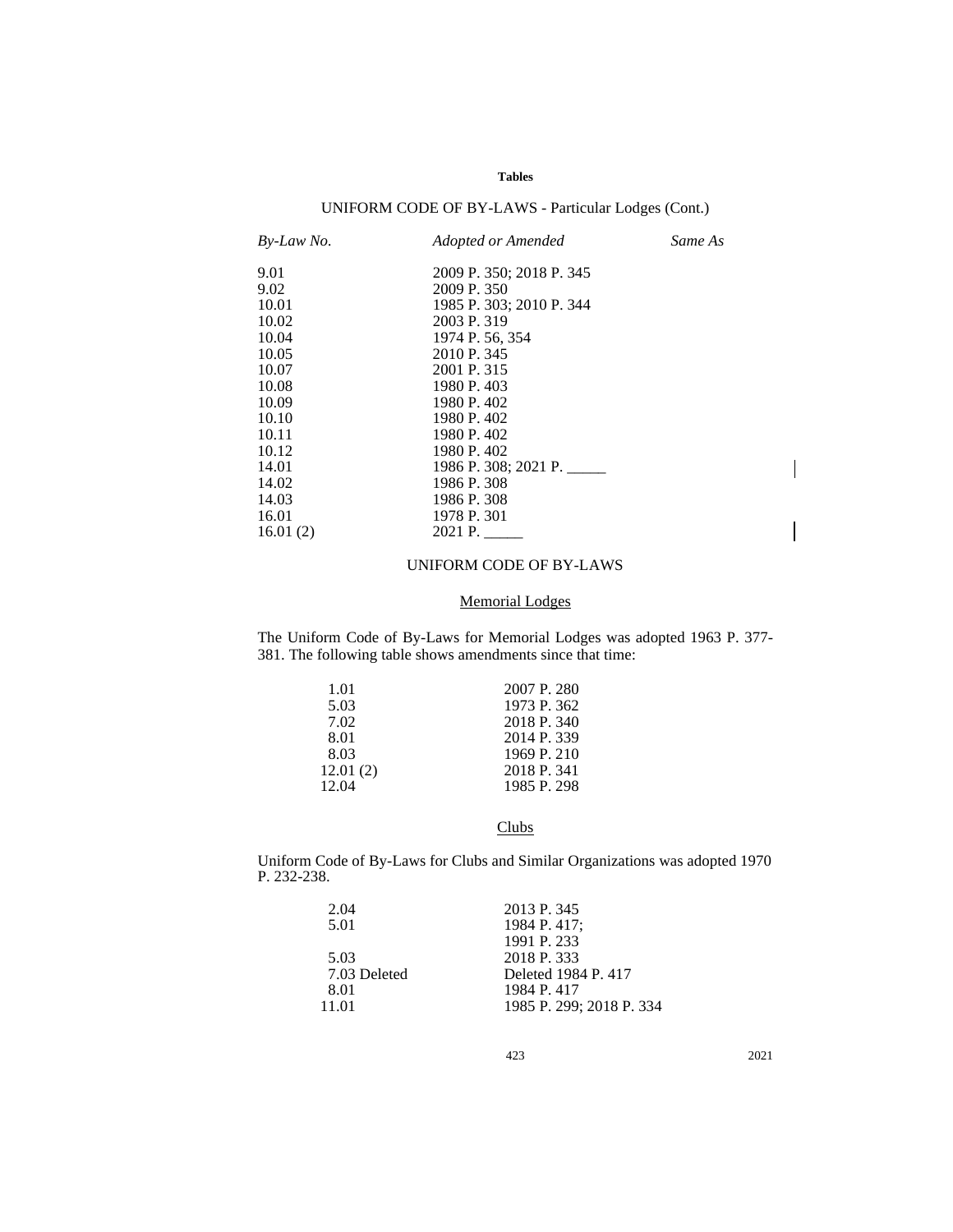|   |                             | TABLE OF AMENDMENTS TO MASONIC<br><b>HOME RULES AND REGULATIONS</b><br>1968-2021 |
|---|-----------------------------|----------------------------------------------------------------------------------|
|   |                             | Adopted or                                                                       |
|   | Rule                        | Amended                                                                          |
|   | 2.01                        | 1977 P. 247; 2012 P. 377                                                         |
|   | 3.01                        | 2010 P. 346; 2012 P. 374;                                                        |
|   |                             |                                                                                  |
|   |                             | 2016 P. 323; 2017 P. 332<br>2012 P. 374                                          |
|   | 3.05                        |                                                                                  |
|   | 4.04                        | 2013 P. 351                                                                      |
|   | 4.14                        | 1991 P. 232                                                                      |
|   | 4.16                        | 1983 P. 354                                                                      |
|   | 4.20                        | 1982 P. 434                                                                      |
|   | 4.17, 4.18, 4.19, 4.20,     |                                                                                  |
|   | 5.01, 5.02                  | 1983 P. 354 Repealed<br>1983 P. 354 Renumbered                                   |
|   | 5.03, 5.04                  |                                                                                  |
|   | 5.01, 5.02                  | 1983 P. 354                                                                      |
|   | 6.01(a)                     | 2005 P. 295; 2008 P. 335; 2012 P. 377                                            |
|   | 6.01(b)                     | 2012 P. 377                                                                      |
|   | $6.01(c)$ Repealed          | 2008 P. 335                                                                      |
|   | 6.01(d)                     | 2003 P. 333; 2008 P. 335                                                         |
|   | 6.03                        | 2010 P. 346; 2012 P. 374;                                                        |
|   |                             | 2016 P. 323; 2017 P. 332                                                         |
|   | 6.03(a)                     | 1997 P. 409; 2003 P. 331; 2008 P. 335                                            |
|   | 6.03(b)                     | 2005 P. 295; 2008 P. 335                                                         |
| I | 6.03(c)                     | 2014 P. 337                                                                      |
|   | $6.03$ (c) (1)              | 2021 P.<br>2008 P. 335; 2010 P. 346; 2012 P. 374;                                |
|   | 6.03(e)                     |                                                                                  |
|   |                             | 2016 P. 323; 2017 P. 332                                                         |
|   | 6.05(a)(b)(c)(d)(e)<br>7.01 | 1997 P. 408; 2008 P. 335 Repealed<br>2012 P. 377                                 |
|   |                             |                                                                                  |
|   | 7.02                        | 1977 P. 247<br>2008 P. 335; 2012 P. 377                                          |
|   | 7.02(a)<br>7.02(b)          | 2008 P. 335; 2012 P. 377                                                         |
|   |                             | 2008 P. 335; 2012 P. 377                                                         |
|   | 7.02(c)                     |                                                                                  |
|   | 7.02(d)<br>7.02(e)          | 2005 P. 296; 2012 P. 377<br>2012 P.377                                           |
|   |                             |                                                                                  |
|   | 7.03(a)<br>7.03(b)          | 2008 P. 335; 2012 P. 377                                                         |
|   | 7.04                        | 2008 P. 335<br>1979 P. 333; 2000 P. 359                                          |
|   |                             | 1994 P. 425; 1996 P. 414                                                         |
|   | 7.04(a)                     | 2003 P. 329; 2008 P. 335; 2011 P. 375;                                           |
|   |                             | 2012 P. 377; 2016 P. 331                                                         |
|   |                             | 1994 P. 427; 2012 P. 377                                                         |
|   | 7.04(b)<br>7.04(c)          | 2007 P. 280                                                                      |
|   |                             |                                                                                  |

 $\mathbb{R}^2$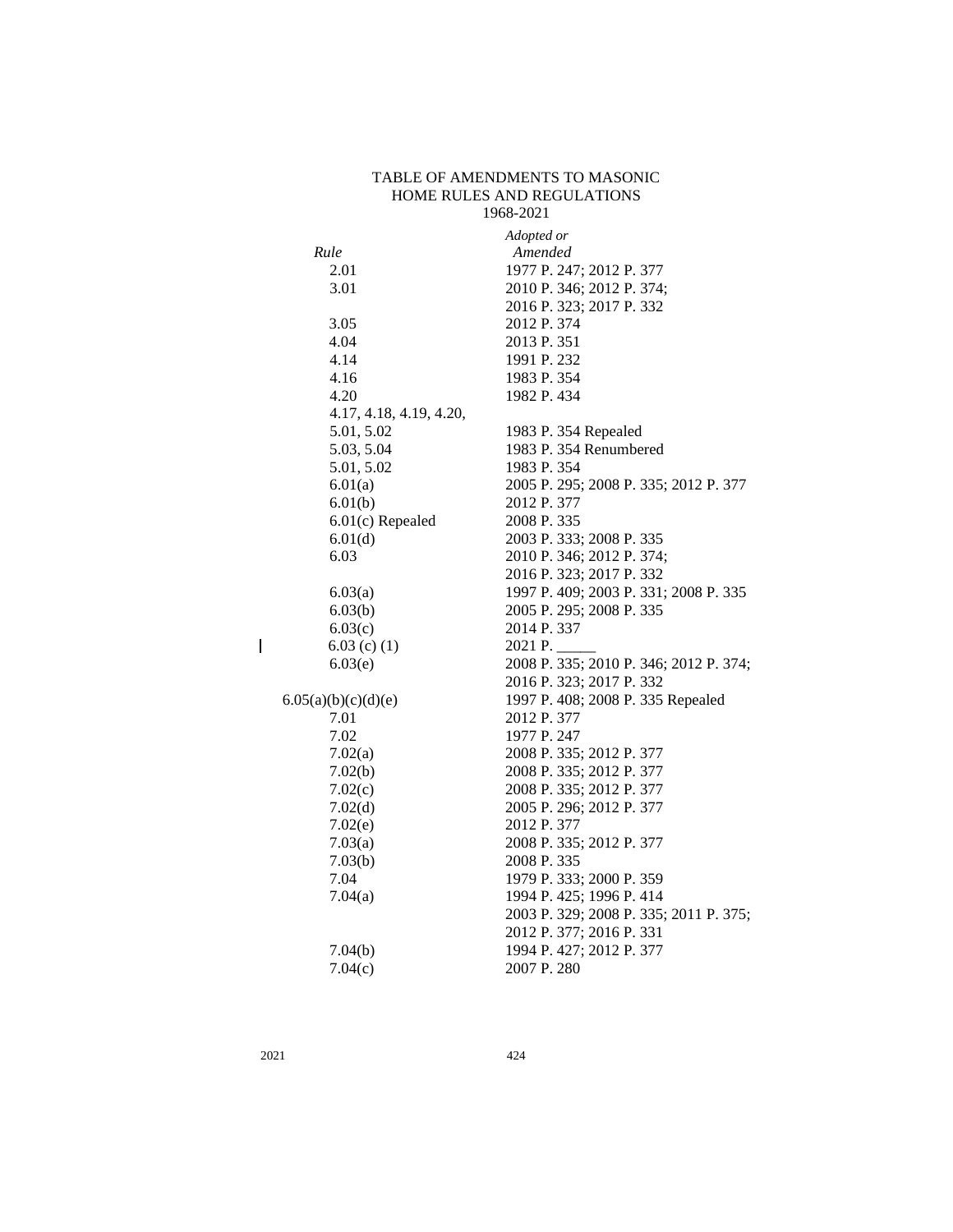| 2008 P. 335                           |                                                                                                 |
|---------------------------------------|-------------------------------------------------------------------------------------------------|
| 1994 P. 428; 2008 P. 335; 2012 P. 377 |                                                                                                 |
| 2008 P. 335                           |                                                                                                 |
|                                       |                                                                                                 |
|                                       |                                                                                                 |
| 2012 P. 377                           |                                                                                                 |
|                                       |                                                                                                 |
| 2008 P. 335                           |                                                                                                 |
| 2008 P. 335                           |                                                                                                 |
|                                       |                                                                                                 |
| 2008 P. 335                           |                                                                                                 |
| 2011 P. 375                           |                                                                                                 |
| 2011 P. 375                           |                                                                                                 |
| 2012 P. 377                           |                                                                                                 |
| 2012 P. 377                           |                                                                                                 |
| 1977 P. 248; 2012 P. 377              |                                                                                                 |
| 1979 P. 332; 1992 P. 409;             |                                                                                                 |
| 2012 P. 377                           |                                                                                                 |
| 1968 P. 246; 1973 P. 231;             |                                                                                                 |
| 1974 P. 580                           |                                                                                                 |
| 1992 P. 404; 2012 P. 377              |                                                                                                 |
| 1999 P. 385                           |                                                                                                 |
| 2011 P. 375                           |                                                                                                 |
| 1979 P. 295; 1981 P. 386;             |                                                                                                 |
| 1994 P. 429; 2011 P. 375; 2012 P. 377 |                                                                                                 |
|                                       | 2000 P. 361; 2008 P. 335<br>2008 P. 335; 2012 P. 377<br>2008 P. 335; 2012 P. 377<br>2011 P. 375 |

## REGULATIONS IN 1969 DIGEST REPEALED

| Regulation  | Repealed       | Regulation    | Repealed       |
|-------------|----------------|---------------|----------------|
|             |                |               |                |
| 4.08        | 1975 Proc. 422 | 13.074        | 1972 Proc. 283 |
| 13.02(6.02) | 1972 Proc. 283 | 13.08         | 1972 Proc. 283 |
| 13.03(6.03) | 1972 Proc. 283 | 13.09(6.07)   | 1972 Proc. 283 |
| 13.031      | 1972 Proc. 283 | 13.151        | 1972 Proc. 283 |
| 13.05(6.05) | 1972 Proc. 283 | 13.163        | 1972 Proc. 283 |
| 13.072      | 1972 Proc. 283 | 31.04         | 1973 Proc. 354 |
| 13.073      | 1972 Proc. 283 | 31.06 (34.06) | 1973 Proc. 354 |

424a 2012